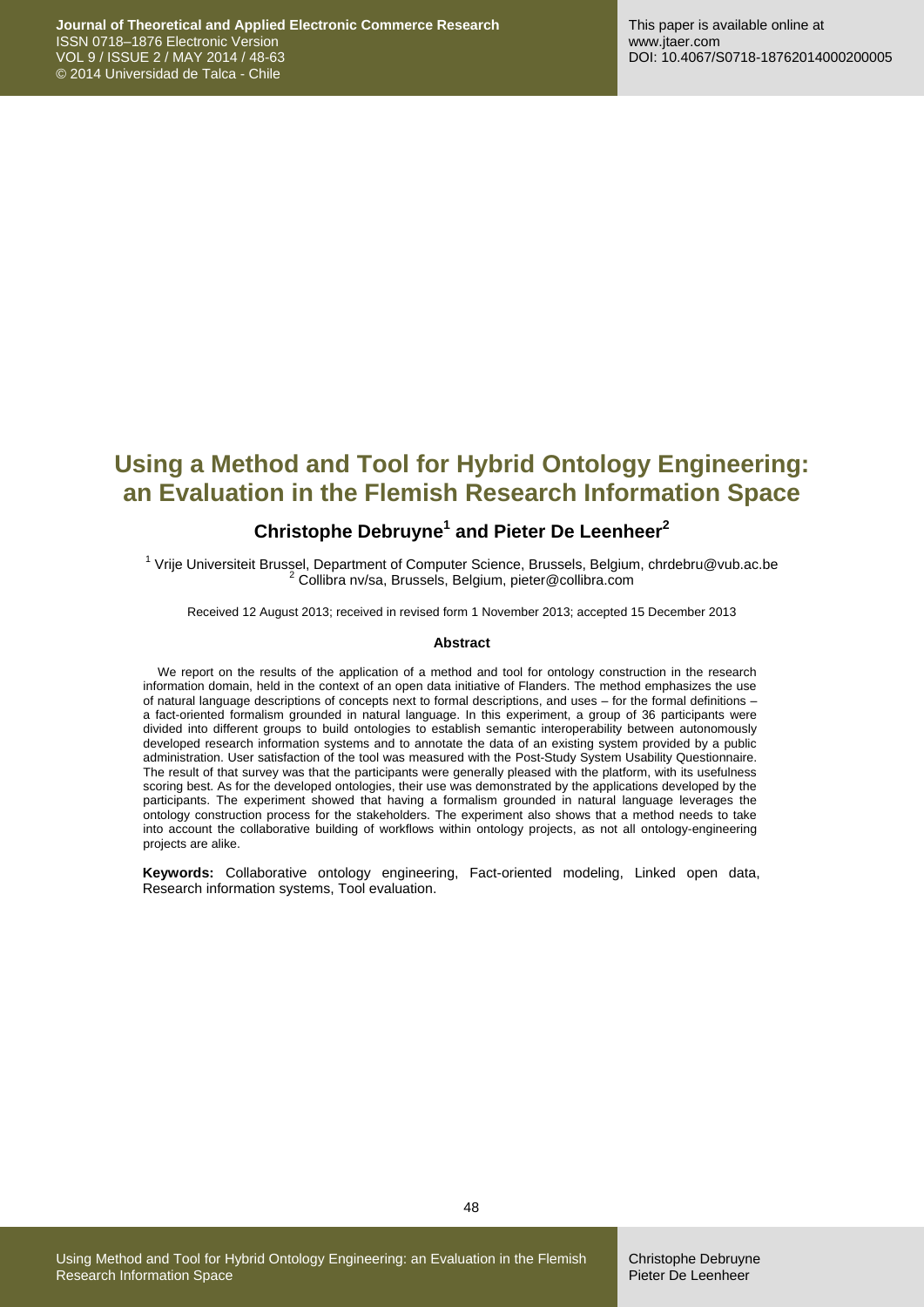# **1 Introduction**

For a country or region in the current knowledge economy, it is crucial to have a good overview of its science and technology base to develop an appropriate policy mix of measures to support and stimulate research and innovation. Research information systems – also called Current Research Information Systems [\[30\]](#page-14-0) – are used by the various actors in the research process and their use ranges from "the documentation of research projects and their results over easing the management of research to simplifying research assessment" [\[4\].](#page-13-0) Those systems also provide a means for giving that overview to all actors and stakeholders. Companies, research institutions and individual researchers can then profit from the information maintained in such a research information system. The development of research information systems require a clear focus on a bounded set of indicators or items of interest that are agreed upon by the stakeholder group to ensure the proper support of aforementioned research process [\[4\].](#page-13-0) Different systems – each with different (organizational) contexts and requirements – are developed and maintained autonomously.

In Flanders, the Department of Economy, Science and Innovation of the Flemish Government (from here on called EWI) (Site 4) decided to launch the Flanders Research Information Space program (FRIS) (Site 5) to create a virtual research information space covering all Flemish players in the field of economy, science and innovation. The current version of this portal contains, for instance, mash-ups of data on key entities (such as researcher, organization, project; and their relationships) on a geographical map as shown in Figure 1. Another aim of FRIS is to reduce the current administrative burden for universities as they are confronted with repeatedly reporting the same information in different formats to various institutions. Indeed, if all information would be centralized and accessible in a uniform way, creating services for such reports would greatly facilitate the reporting process. The goal of EWI is thus to gather and centralize the information currently residing in the autonomously developed and maintained research information systems of Flanders. Of course, before data can be centralized, this initiative faces two problems: 1) capturing the semantics of the domain in an ontology and 2) appropriately annotate or commit the heterogeneous data sources to that ontology. Solutions to this problem have already been reported in [\[15\],](#page-14-1) [\[46\],](#page-15-0) [\[47\],](#page-15-1) [\[54\].](#page-15-2)

|                                                                                                                 | research portal |               |                                                                                                                                                                                                                                                                                                                                                                                                            |                          |       |                  | Contact Al<br>Help                                                                                                   |  |
|-----------------------------------------------------------------------------------------------------------------|-----------------|---------------|------------------------------------------------------------------------------------------------------------------------------------------------------------------------------------------------------------------------------------------------------------------------------------------------------------------------------------------------------------------------------------------------------------|--------------------------|-------|------------------|----------------------------------------------------------------------------------------------------------------------|--|
| Research projects                                                                                               |                 | Organisations | <b>Researchers</b>                                                                                                                                                                                                                                                                                                                                                                                         | Funding programmes       |       | Equipment        |                                                                                                                      |  |
| Large Hadron Collider<br>C.E.R.N. European Organization for Nuclear Research<br>id: ABC 00003378<br>Information | Collaboration   | Map           | The Large Hadron Collider (LHC) is a gigantic scientific instrument near Geneva, where it spans the border between Switzerland<br>and France about 100 m underground. It is a particle accelerator used by physicists to study the smallest known particles - the<br>fundamental building blocks of all things. It will revolutionise our understanding, from the minuscule world deep within atoms to the |                          |       |                  |                                                                                                                      |  |
|                                                                                                                 |                 |               | 200m to fit @ Focus                                                                                                                                                                                                                                                                                                                                                                                        | Satelite                 | A Map | <b>A</b> Terrain | Content                                                                                                              |  |
| Swindon<br><b><i><u>urdiff</u></i></b>                                                                          | ondon           |               | Den Haag<br><b>Rotterdam</b><br>A                                                                                                                                                                                                                                                                                                                                                                          | Nederland<br>Netherlands |       | <b>Deutschl</b>  | Persons V<br>Who has used "Large<br>Kourosch ABBA<br>Vrije Universiteit<br><b>Ahmed ABDELH</b><br>Vrije Universiteit |  |

Figure 1: Part of the information on the Large Hadron Collider on the FRIS website

Next to EWI, also the European Union (EU) launched an initiative to tackle to first problem of capturing the semantics, as the EU also wants to track all research information in Europe. The EU asks all knowledge institutions to report their (EU funded) research activities using the Common European Research Information Format (CERIF) [\[31\],](#page-14-2) a recommendation to EU-members for the storage and exchange of current research information. While the CERIF model, created with Entity-Relationship (ER) diagrams, allows for an almost unlimited flexibility on roles and classifications used with entities, the actual approach has shown its limitations when it comes to communicating the modeled domain facts to domain experts and end users [\[46\].](#page-15-3) The learning curve for the domain experts to understand the ER model and translate it back to the conceptual level is quite steep.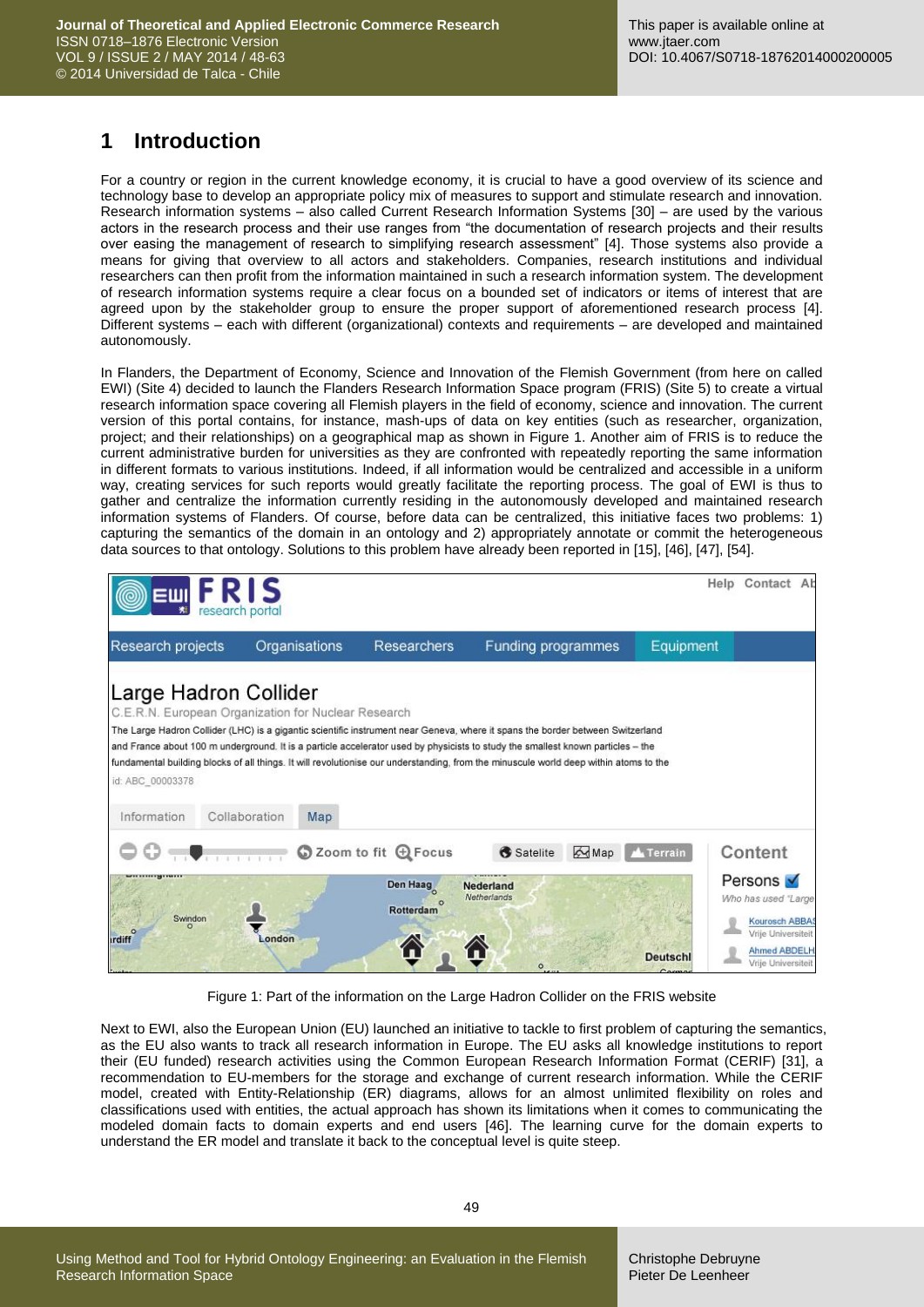**Journal of Theoretical and Applied Electronic Commerce Research** ISSN 0718–1876 Electronic Version VOL 9 / ISSUE 2 / MAY 2014 / 48-63 © 2014 Universidad de Talca - Chile



Figure 2: Part of the CERIF model in a ER diagram

The problem with CERIF is the meta-model behind this format being a *meta-meta-model*. For instance take the role of a person being the project coordinator of a project, as shown in Figure 2. The person will be recorded as an instance of cfPerson and the project as an instance of cfProject. Their relationship will be captured as an instance of cpProject\_Person. The type (classification) of that relationship, however, will be added as an attribute to that relationship; an instance of cfClassification. One thus needs to agree upon the classification schemes in order to guarantee a group of stakeholders to sufficiently understand the exchanged data. Even though the effort provided a means for structuring the data, in did not leverage the problem of coming to the necessary agreements to ensure meaningful exchange of information. The problem is, in other words, only partly solved.

End user and stakeholder involvement will be key for success. This aspect has been touched upon in the list of five myths about the open data and open government initiative by Janssen et al. i[n \[28\]:](#page-14-3)

- 1. *The publicizing of data will automatically yield benefits*. In which the authors stress that not taking into account the user using the data will be counterproductive and thus the threshold for usage of that data should be part of the data provider's policy.
- 2. *All information should be unrestrictively publicized*. In which the authors point out some issues such as privacy and information quality as factors for not publishing everything.
- 3. *It is a matter of simply publishing public data*. As stated by the authors: *A key issue is not to link from the bottom up, but also to use meta-data in the linking. Meta-data is necessary to overcome barriers like searching, interpretation and so on*.
- 4. *Every constituent can make use of open data*. in which the fact that everyone can (or should) be able to use all open data is debunked by the sheer fact that not everyone has the necessary expertise and/or resources to conduct analysis on top of open data.
- 5. *Open data will result in open government*. Where the authors argue why the first does not necessarily leads to the other.

There first two myths aim to convince data providers to publish their data and the second two myths show that the end users are largely neglected [\[28\].](#page-14-3) Myths 1 and 3 are interesting to look at as they give the end users a more prominent role. The term *meta-data* is very ambiguous. On one hand the term can refer to *data about data* such as provenance information (such as source and ownership) as well as the annotations necessary for one to able to interpret the data, in other words: ontologies. Ontologies are commonly defined as "a [formal] explicit specification of a [shared] conceptualization" [\[22\]](#page-14-4) and constitute the key resources for realizing a Semantic Web [\[3\].](#page-13-1) Note that the original definition did not contain mention to words *formal* and *shared*, but are commonly accepted to be included by the scientific community. An ontology was what CERIF initiative aimed to provide.

Ontologies are being constructed by a group of human agents for a particular purpose. Wenger coined the term communities of practice as [\[57\]:](#page-15-4) "groups of people, possibly representing different stake holding enterprises, who share a concern or a passion for something they do and learn how to do it better as they interact regularly. They engage in a process of collective learning in a shared domain of human endeavor". From this definition one can deduce that an ontology-stakeholder group is also a community of practice. This definition puts emphasis on the collective learning from a shared knowledge body that emerges from the interactions between the stakeholders about their shared domain of interest [\[9\].](#page-13-2) Since ontologies are built for a particular purpose – for example, enabling semantic interoperability between heterogeneous information systems or annotating resources such that they become meaningful to a group – and therefore create added value, the stakeholders in an ontology project constitute a knowledge-intensive community of practice [\[9\],](#page-13-2) which we from here on call a community. The requirements of the ontology project are agreed upon and captured in semantic interoperability requirements, and when the needs of that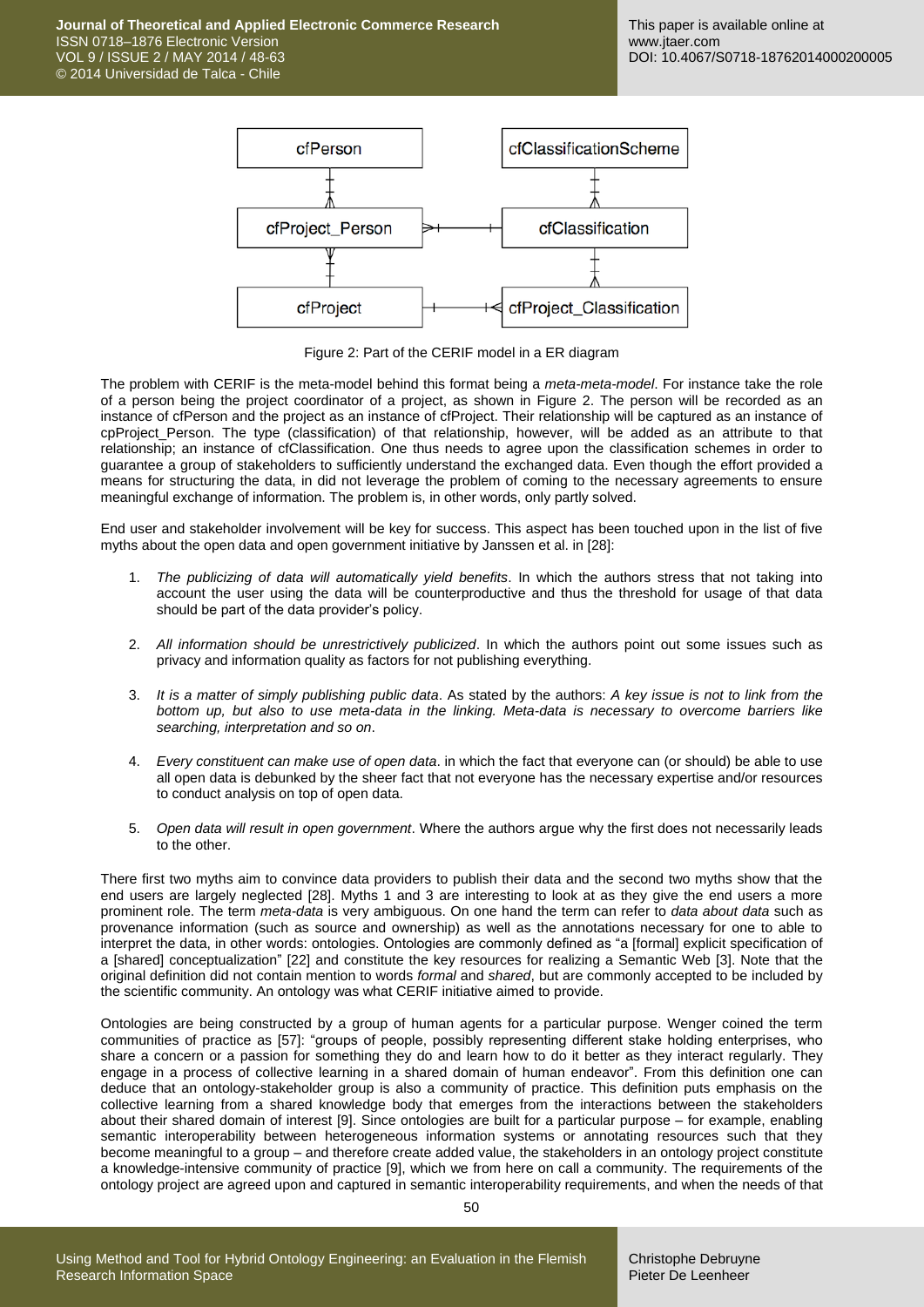community are met, then the publication of that data will yield benefits, whatever its shape (in terms of, for instance, efficiency, innovation, participation, and transparency). Ontologies are thus social artifacts as they are resources to be shared and constructed among human stakeholders. Previous work (reported in [\[15\],](#page-14-1) [\[46\]\)](#page-15-3) focused mainly on the creation of ontologies for the annotation and publication of research information data. This experiment, albeit held in the context of the Flemish public administration, had very few stakeholders that actively participated in the ontologyengineering process. Note that we deem that communities and (application) domains that are the subject of an ontology-engineering project are completely different. However, communities tend to identify themselves with the domain in a setting where there is no other community constructing a specification of that domain. When there is more than one community creating an ontology about the same domain, they must necessarily be described from a different perspective, otherwise the communities should be the same.

In this paper, we present the results of a large ontology-engineering experiment in the research information systems domain in which a particular method and tool were adopted. The aim of this study was to see whether both method and tool were adequate to support the ontology-creation process for this particular domain in a scenario that is as realistic as possible: multiple stakeholders and multiple types of stakeholders. To assess the method and tool we use satisfaction survey and to assess the ontologies. The ontologies themselves were examined by looking to what extent these ontologies supported certain applications the participants had to develop.

This article is organized as follows. In Section 2 we describe a collaborative ontology-engineering method and tool in which the communities of stakeholders are used to: (i) ground all agreement processes that lead to ontology evolution, (ii) the communication using natural language to come to these agreements are part of the ontologies. The method and tool are both called GOSPL, which stands for Grounding Ontologies with Social Processes and natural Language. The combination of parameterizing all agreements with the community and the language used by the community results in what is called hybrid ontologies [\[40\].](#page-15-5) In Sections 3 and 4, we describe the experiment and our findings on the application of GOSPL. Finally, in Section 5, we give a discussion and conclusion.

# **2 Ontology Engineering with the GOSPL Method and Tool**

The formal semantics of a (computer-based) system quite simply is the correspondence between this system and some real world as perceived by humans. It is usually given by a formal mapping of the symbols in the system's description to objects in that real world, such that relationships and logical statements in the specification language can be assigned a truth-value depending on whether a certain state of affairs among objects exists in the real world. As the real world is not accessible inside a computer, if we want to store and reason about semantics the world needs to be replaced by an agreed conceptualization, often in the shape of a formal (mathematical) construct. A computer-based, shared, agreed formal description of a conceptualization is known as an ontology. Ontologies constitute the key resources for realizing a Semantic Web [\[3\].](#page-13-1) While theoretically ontologies should be perfect renderings of a real world, in practice they evolve as successive (one assumes, ever better) approximations of it [\[23\].](#page-14-5)

A challenge with (linked) open data (or any other *meaningful* open data) is that many of the people who collect that data are not trained in ontology development and the need for figuring out more efficient ways for allowing people to more easily create structured data. Ontology construction is therefore not a trivial task; appropriate methods and tools to support the construction thereof in a complex collaborative setting are necessary. Quite a few collaborative ontology-engineering methods exist. A survey of ontology engineering methods and tools was presented in [\[18\],](#page-14-6) which analyzed CYC [\[24\],](#page-14-7) [\[35\],](#page-14-8) Business Semantics Management [\[9\],](#page-13-2) HCOME [\[33\],](#page-14-9) DILIGENT [\[42\],](#page-15-6) DOGMA-MESS [\[11\],](#page-14-10) the methods proposed by Holsapple *et al.* [\[26\]](#page-14-11) and Karapiperis *et al.* [\[32\],](#page-14-12) METHONTOLOGY [\[2\],](#page-13-3) [\[19\],](#page-14-13) NeOn [\[21\],](#page-14-14) [\[48\]](#page-15-7) On-To-Knowledge [\[43\]](#page-15-8)[-\[44\],](#page-15-9) OntoEng [\[1\],](#page-13-4) Ontology 101 [\[41\],](#page-15-10) the Unified Method [\[52\]-](#page-15-11)[\[53\]](#page-15-12) and UPON [\[12\]-](#page-14-15) [\[13\].](#page-14-16) For Ontology 101, the collaborative tools for ontology engineering developed by the same group – reported in [\[50\]-](#page-15-13)[\[51\]](#page-15-14) – were also examined. Table 1 provides a simplified comparison table of methods and tools for ontology engineering presented in [\[18\].](#page-14-6) In this table, *Y* stands for *yes*, *N* stands for *no* and *P* stands for *Partia*l. Other labels are explained in the rows where they occur. Note that black cells mean that values for this aspect are not applicable. The comparison in this table shows us that what lacks is a method that:

- 1. Promotes the natural language descriptions of concepts. Most methods and tools consider these natural language descriptions merely as *documentation* for the labels in the ontologies.
- 2. Gives *ownership* of the ontology to the community, rather than have knowledge engineers be responsible for ontology evolution, or settings in which both knowledge engineers and the stakeholders work together.
- 3. Formalizes the different social interactions within a community such that agreements lead automatically to ontology evolution. These interactions are supported by the natural language descriptions of concepts, which are exchanged within the community.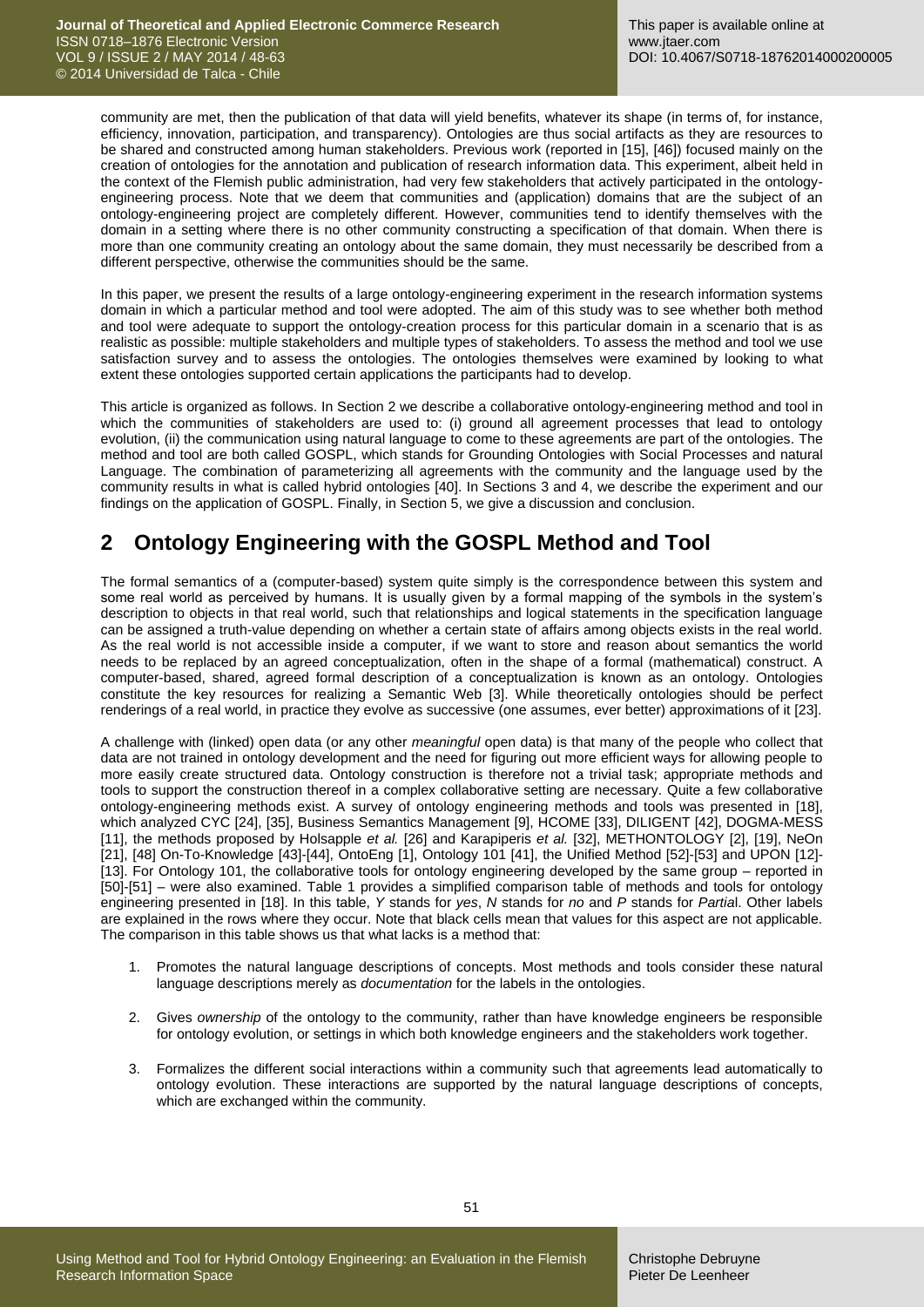|                                                                                                   | c×c | <b>BSM</b> | <b>DILIGENT</b> | ை<br>DOGMA <sub>(-MES</sub> | HCOME | g<br>ಹ<br>ъ<br>Holsapple | al. 06<br>t.<br>Karapiperis | $\delta$<br><b>METHONTO</b> | Neon | Φ<br>On-To-Knowledg | OntoEng | (pre-col)<br>ě<br>Ontology | 101 (col)<br>Ontology | <b>Unified Method</b> | <b>NOdD</b> |
|---------------------------------------------------------------------------------------------------|-----|------------|-----------------|-----------------------------|-------|--------------------------|-----------------------------|-----------------------------|------|---------------------|---------|----------------------------|-----------------------|-----------------------|-------------|
| Explicitly intended for distributed & collaborative construction?                                 | N   | Ÿ          | Y               | Ÿ                           | Y     | P                        | P                           | N                           | Y    | P                   | P       | N                          | Y                     | P                     | P           |
| Natural language descriptions of concepts?                                                        | P   | Ÿ          | N               | Ÿ                           | P     | N                        | N                           | Y                           | Y    | P                   | Y       | P                          | Y                     | Y                     | Y           |
| Special linguistic resource as software artifact?                                                 | N   | Y          | N               | Ÿ                           | P     | N                        | N                           | N                           | N    | N                   | N       | N                          | N                     | N                     | N           |
| Tool support?                                                                                     | Y   | Ÿ          | P               | Ÿ                           | Y     | N                        | P                           | Y                           | Y    | Ÿ                   | P       | Y                          | Y                     | N                     | P           |
| Tool support for dialogue?                                                                        | N   | Ÿ          | Ÿ               | N                           | Y     |                          | N                           | N                           | P    | P                   | N       | N                          | Y                     |                       | N           |
| Social processes for agreements on formal descriptions?                                           | N   | P          | P               | Ÿ                           | P     | Y                        | Y                           | N                           | P    | P                   | Ÿ       | N                          | Y                     | Y                     | Y           |
| Tool support for social processes on formal descriptions?                                         | N   | P          | P               | P                           | P     |                          | N                           | N                           | P    | P                   | N       | N                          | Y                     |                       | N           |
| Social processes for agreements on informal descriptions?                                         | N   | P          | Ν               | N                           | P     | N                        | N                           | N                           | P    | N                   | Y       | N                          | P                     | N                     | N           |
| Tool support for social processes on informal descriptions?                                       | N   | P          | N               | N                           | P     |                          | N                           | N                           | P    | N                   | N       | N                          | P                     |                       | N           |
| Agreement leads to ontology evolution? 'M' stands for manual                                      |     | N          | M               | M                           | M     | M                        | M                           |                             | M    | M                   | M       |                            | Y                     | M                     | M           |
| "Owner" of the ontology? 'C' = community,<br>'K' = knowledge engineers, and 'H' = hybrid approach |     | с          | н               | н                           | H     | K                        | K                           |                             | Κ    | κ                   | N       |                            | ĸ                     | Κ                     | K.          |

Table 1: Comparison of methods and tools for ontology engineering

It is also important to take into account the natural language used by the community when formally describing the concepts. This has been explored in methods such as DOGMA-MESS and Business Semantics Management, which uses formalism for representing ontologies that is grounded in natural language. That formalism can then be *implemented* in other ontology languages such as the Web Ontology Language (OWL), depending on the ontologyengineering project. The method adopted in this paper is Grounding Ontologies with Social Processes and natural Language (GOSPL) [\[18\].](#page-14-6) GOSPL has been developed to incorporate all of the abovementioned aspects.

In GOSPL, concepts are both represented formally and informally. Formally by means of *lexons* [\[39\]](#page-14-17) and informally by means of *glosses* (human interpretable natural language descriptions). A lexon is a plausible binary fact-type to be interpreted in a certain community. A fact-type is a generalization of a fact. For instance, [Christophe] knows [Pieter] is a fact, and [Person] knows [Person] is a fact-type. The community is used to disambiguate the concepts the labels refer to. An example of a lexon is *Research Domain, Congress, is a, subsumes, Event*, which states that, in the Research Domain community, the concept referred to with term *Congress* plays the role of *is a* on the concept with term *Event*, and the concept with term *Event* plays the role of s*ubsumes* on the concept with term *Congress*. A lexon should ideally result in two meaningful sentences – that is, meaningful for that community, at least – when read in both directions, but assuring this quality is the responsibility of the community.

All lexons are entered in the lexon base. Next to the glossary and the lexon base, there is also the notion of a *commitment*. A commitment is a selection of lexons of the lexon base with constraints and a set of mappings of application symbols to terms and roles in that selection of lexons. These commitments can be described with languages such as Ω-RIDL [\[55\].](#page-15-15) GOSPL makes a distinction between *community- and application commitments*. The first is a selection of lexons and constraints that would ensure the proper semantic interoperability between information systems represented by stakeholders in a community. The latter is a description of how one such information system related to the concepts inside one ore more community commitments. This is done by creating these mappings while importing all lexons and constraints of a community commitment. One can additionally add application-specific lexons and constraints next to those imported. This could be useful to annotate – for example – the artificial keys of a database. Figure 3 depicts the different processes in GOSPL which we will explain below.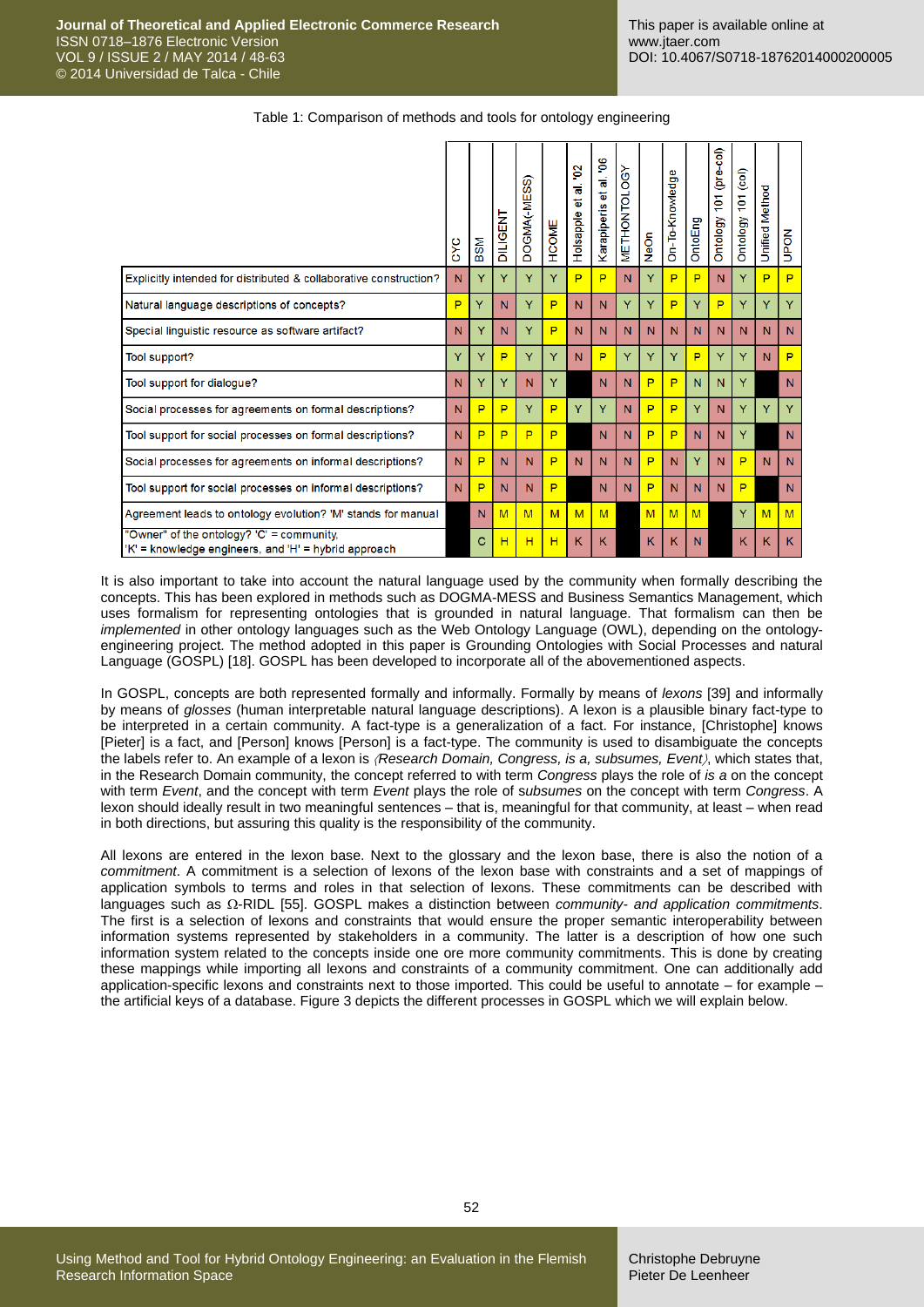**Journal of Theoretical and Applied Electronic Commerce Research** ISSN 0718–1876 Electronic Version VOL 9 / ISSUE 2 / MAY 2014 / 48-63 © 2014 Universidad de Talca - Chile



Figure 3: The processes of GOSPL. Through iteration, the communities, ontologies, and applications co-evolve

- Managing Communities and Semantic Interoperability Requirements. Communities emerge around semantic interoperability problems, which they describe by means of semantic interoperability requirements. In our method, semantic interoperability requirements are currently described as a set of labels (key terms) and goals in an informal manner. These key terms and goals will help others to identify communities as well as aid in setting the boundaries of such a community.
- Articulation with glosses. Starting with the key term when the semantic interoperability requirements of a community emerges, the community first need to agree on a set of definition to which labels will refer. We argue that the stakeholders first need to align their thoughts on the meaning of a label by means of *informal* descriptions before using those labels to formally describe the concept they refer to. *Truth* and *validity* are relative to the community. We are unable to judge the quality of a gloss with respect to the community. If a community deems a particular gloss to be adequate, the gloss is valid. Jarrar, however, did provide some guidelines on what the characteristics of a good natural language definition are in [\[29\].](#page-14-18)
- Managing Lexons. Lexons are binary fact types to be interpreted in a certain community. Stakeholders are allowed to enter lexons when at least one of its terms is articulated, which means that the term has been annotated with a gloss.
- Managing Constraints. For semantic interoperability, concepts and relations alone not necessary suffice. As Spyns et al. [\[45\]](#page-15-16) pointed out, the introduction of more constraints in an ontology reduces reusability, but increases usability. For semantic interoperation to succeed, however, constraint needs to be agreed upon by the stakeholder community. GOSPL focuses on constraints to create reference structures: which are sets of unique, total and identifying attributes. In relational databases, these would correspond with the fields that constitute the primary key. They are useful for constructing URIs for the Semantic Web.
- Managing the Application Commitment. Once the community agrees upon lexons and constraints, they can be used to annotate the existing – usually autonomously developed and maintained – information systems. Within GOSPL this can be done using a variant of the  $\square$ -RIDL language for which the web-based tool provides support. Depending on the purpose of the hybrid ontology, the lexons and constraints can be *implemented* into another formalism. For the Semantic Web and Open Linked Data, for instance, OWL or Description Logics (DL) can be used as an ontology implementation language. Details of one such implementation in a particular DL dialect was presented in [\[18\].](#page-14-6) Using these implementations for providing a Resource Description Framework (RDF) dataset or an endpoint to query RDF is also a type of application commitment management, as it also involves the annotation of a particular information system.

All agreement processes for managing communities, semantic interoperability requirements, lexons and constraints mainly occurs within one community and results in versions of community commitments. These social processes are called inter-community processes.

The creation of an application commitment is the responsibility of the stakeholders representing an existing information system. The application commitments themselves, however, provide a source of knowledge for starting or guiding discussions by discovering – for instance – constraints that stakeholders have declared next to the ones agreed upon in the community commitments.

The GOSPL method also prescribes social processes that do not necessarily take place within one community, called intra-community processes. These social processes are for supporting agreements that glosses or terms *refer to the same concept*. *Synonyms* are agreements that two terms refer to the same concept, and *gloss-equivalences* are agreements that two descriptions refer to the same concept. Ideally, if two communities agree that two descriptions refer to the same concept, the labels associated with those descriptions should be considered referring to the same concept as well; this is called the *glossary consistency principle*.

Christophe Debruyne Pieter De Leenheer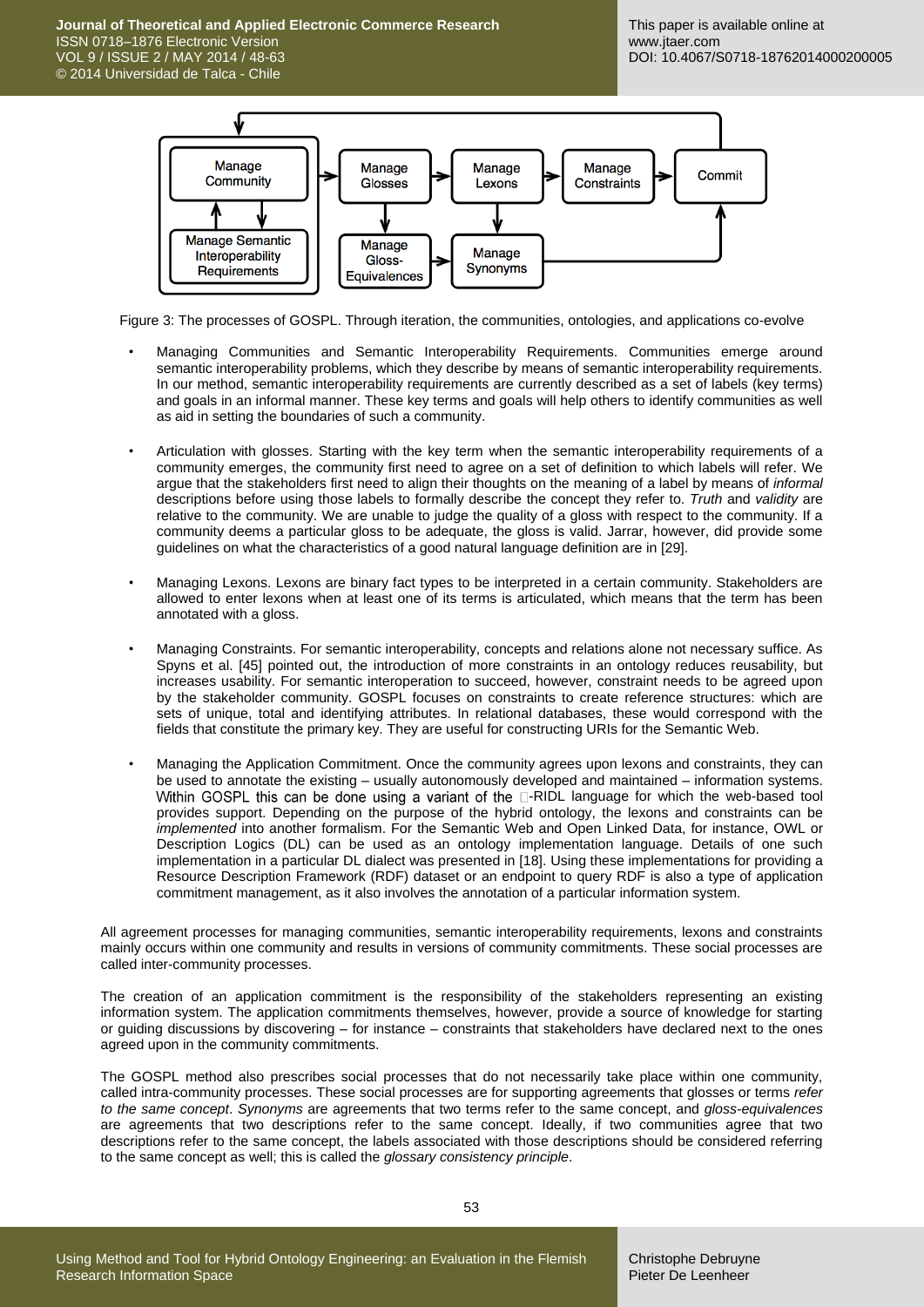All social processes grounded in an argumentation model called IBIS. IBIS is the most accepted argumentation model and stands for Issue-Based Information System [\[34\],](#page-14-19) which provides a simple and abstract infrastructure for non-trivial problems that cost a lot to solve in terms of resources such as time and money.

The method is supported by a web-based tool bearing the same name, on which we will elaborate more while describing the experiment. The method and tool presented in this paper are the result of an incremental research methodology where the method and tool were gradually refined and improved. This corresponds to the design science research method that aims to look for effective and efficient solutions for a particular solution, often in a systematic way via iteration in which problems in a previous version of a solution are addressed for a subsequent trial. Below we provide some of the insights gained over time.

- In 2009, a first experiment was conducted in which a MediaWiki (Site 8) instance was used for building ontologies. The ontologies were created using lexons and the natural language descriptions of the labels in that formalism were used as documentation. The talk pages provided a means for asynchronous discussions within the stakeholder community, but were not structured. Structure, here, means that the types of interactions were not made explicit and needed to be analyzed manually. An analysis of these interactions for detecting different types of users were reported in [\[10\].](#page-13-5) This experiment also gave us insights of promoting the community as first-class citizen in the ontology and ontology-engineering process; which means that all ontology evolution operators need to be parameterized with the community and community-interactions. As the community consists of human stakeholders and the main tool for humans to interact with each other is natural language, concepts are both described by means of natural language descriptions and a more formal representation suitable for machine processing. The parameterization of all ontology evolution operators with the community's interactions and the two distinct representations for concepts lead to what is called hybrid ontologies [\[40\].](#page-15-5) In this experiment, 14 participants were divided into 3 groups and were given the assignment to create an ontology for describing CVs.
- In 2011, based on the work of [\[56\]](#page-15-17) and our experiences with the early prototype, re-conducted a similar experiment in which the social processes were made explicit. Social processes were also introduced for the different parts of the ontology (for instance by creating, removing or changing a relation in the ontology); allowing one to analyze the different interactions more easily and to have the different interactions result in ontology evolution. The method adopted for this experiment – reported in [\[16\]](#page-14-20) – was Business Semantics Management (BSM) [\[9\]](#page-13-2) and the tool adopted was the Business Semantics Glossary (which was based on XWiki) of which the source code was altered to support the different actions. This experiment showed us that a wiki-oriented application – where one can edit whenever and how he wants, although changes are reversible – showed to hamper the ontology-engineering process. The BSM method prescribes that the process of creating formal and informal descriptions of concepts can happen asynchronously. However, it was observed that a group cannot (easily) agree on a formal representation of a concept before the group agrees to what a label in that formalization should refer to. In other words: natural language descriptions of concepts should precede the formal descriptions of concept to facilitate the process. This corresponds to the alignment process in complex systems theory where a body of agents needs to have a common ground before performing tasks [\[25\].](#page-14-21) In this experiment, 43 participants were divided into 9 groups and developed ontologies for enabling semantic interoperability between product vendors and portals for describing Requests for Proposals (RFP), which are descriptions of customer needs upon which vendors can *bid* with an offer. The goal was to create ontologies expressive enough to allow offers to be matched with RFPs.
- In 2012, a new method was proposed in [\[17\],](#page-14-22) where the informal descriptions of concepts must precede the formal descriptions and those information descriptions furthermore drive the social interactions. A new prototype was also developed which followed the new method. An evaluation of the tool was given in [\[6\].](#page-13-6) The conclusions of the evaluation were that the participants were generally satisfied with the system usefulness, in other words: to what extent the system was capable helping the group in achieving their goal. In this experiment, 43 (different!) participants were divided into 11 groups and developed ontologies for enabling semantic interoperability between autonomously developed information systems in the cultural domain as well as to annotate an existing relational database of an organization containing hundreds of cultural events.

Tool-wise, some issues emerged from the survey, which were taken into account for the new version of the tool, which will be presented in this paper.

# **3 Experiment**

The experiment ran for thirteen weeks in 2013 and was organized as follows: (i) first, participants had to create groups of 2 to 4 persons and develop their own (research) information system by *reverse engineering* parts of existing systems. (ii) Then, the participants had to create ontologies to enable semantic interoperability between the autonomously developed information systems and one provided by us; (iii) finally, the participants were asked to annotate their own information system and a database of an existing system.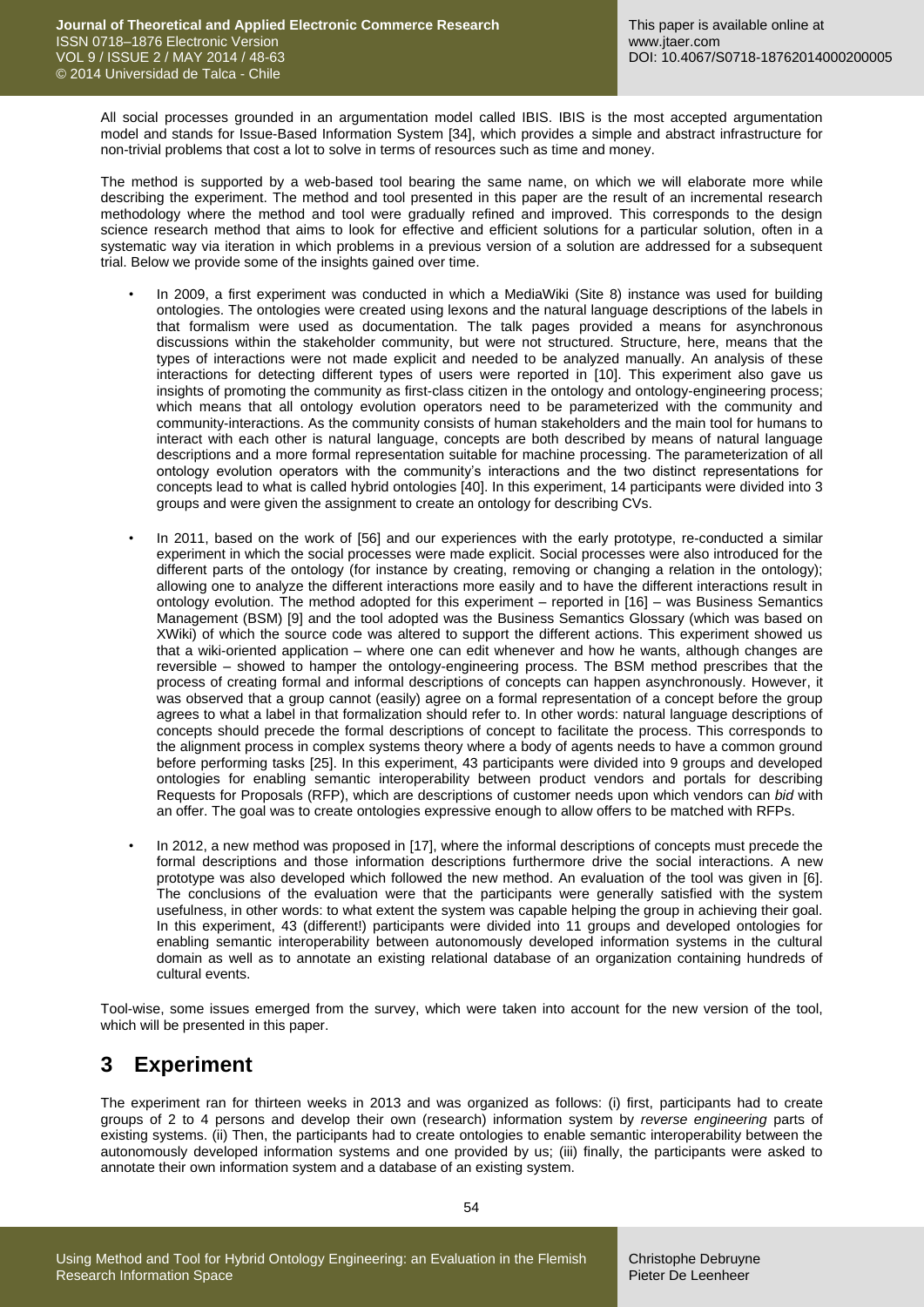### **3.1 Step 1: Setting the Stage**

The participants were all students in the *Open Information Systems* course taught at the Vrije Universiteit Brussel, which is part of the MSc in Computer Science curriculum. All participants had prior background in computer science, software- or hardware engineering, information technology management or similar. About half of the participants were Belgian. The others came from others countries in Europe, Afrcia, Asia and South-America. The participants (36 in total) were asked to develop – in groups of 2 to 4 people – the conceptual schema of existing research information systems or information systems related to the domain of research based on an existing application. That conceptual schema was then used to derive a database schema for their system. Each group had 3 weeks to develop their own schemas. Since the vast majority of the participants had a background in computer science or engineering, this did not pose a problem. The different groups, their application and size of the group are shown in Table 2.

|  | Table 2: The different groups, their application and size in the ontology engineering experiment |
|--|--------------------------------------------------------------------------------------------------|

| Group | Application                                                                                 | $#$ of people |
|-------|---------------------------------------------------------------------------------------------|---------------|
|       | DBLP Computer Science Bibliography (DBLP) (Site 3)                                          |               |
| 2     | FRIS (focus on organizations)                                                               |               |
| 3     | Microsoft Research (Site 9)                                                                 |               |
| 4     | ACM Digital Library, published by the Association for Computing Machinery (ACM DL) (Site 1) |               |
| 5     | Community Research and Development Information Service (CORDIS) (Site 2)                    |               |
| 6     | IBM Research (Site 6)                                                                       |               |
|       | Journal TOCs (Site 7)                                                                       |               |
| 8     | CORDIS (focus on funding programs)                                                          |               |
| 9     | CORDIS (focus on organizations)                                                             |               |
| 10    | CORDIS (focus on funding programs)                                                          |               |

### **3.2 Step 2: Ontology Engineering**

The common entities are obvious (they include notions such as researcher, research project, and publication), and the participants were asked to create ontologies to enable semantic interoperability between their information systems. The participants had used the method and tool to create these ontologies and were given 8 weeks time.

While the project was running, 24 communities were created. The first was a *sandbox* community allowing the user to test the functionality of the prototype. There are two *publication* communities: 4 and 19. After two weeks into the project, the stakeholders inside that community needed an internal workflow to handle matters and went for a *tabula rasa* approach starting from scratch rather than fixing the issues in the first community. The emergence of communities was as follows: 4 (including the sandbox community) in week 1, 13 in week 2, 3 in week 3, 1 in week 6, 1 in week 7 and two in the final week of the ontology project. The list of communities is given below:

| 1. Sandbox Community (1)          | 9.Address Community (2)          | 17. Video Community (2)           |
|-----------------------------------|----------------------------------|-----------------------------------|
| 2. Organizations Community (1)    | 10. Event Community (2)          | 18. Lab Community (3)             |
| 3. Funding Programs (1)           | 11. Date Community (2)           | 19. Publication Community (3)     |
| 4. Publications (1)               | 12. Research Field Community (2) | 20. Individual Community (3)      |
| 5. Researcher Community (2)       | 13. Patent Community (2)         | 21. Translations Community (6)    |
| 6. Projects Community (2)         | 14. Research-Group Community (2) | 22. Awardance [sic] Community (7) |
| 7. Media Community (2)            | 15. Participator Community (2)   | 23. Timstamp [sic] (8)            |
| 8. Software Program Community (2) | 16. File Community (2)           | 24. Time Community (8)            |

As stated earlier, each community member interacts to reach agreements necessary to achieve semantic interoperability and these interactions are supported by the IBIS argumentation model. A part of such a discussion is shown in Figure 4. All discussions lead – when a consensus is achieved – to the execution of ontology evolution operators. Figure 4 depicts the proposal of adding the constraint that each call (for projects) must belong to at least one funding program. In this screenshot, members of the *Funding Programs* community are discussing whether the constraint that each call has at least one date on which the call was published. Replies need to be annotated according to the IBIS framework, such as an objecting evaluation or an objecting justification. The constraint will only be included in the ontology when the community reaches an agreement that the ontology should so.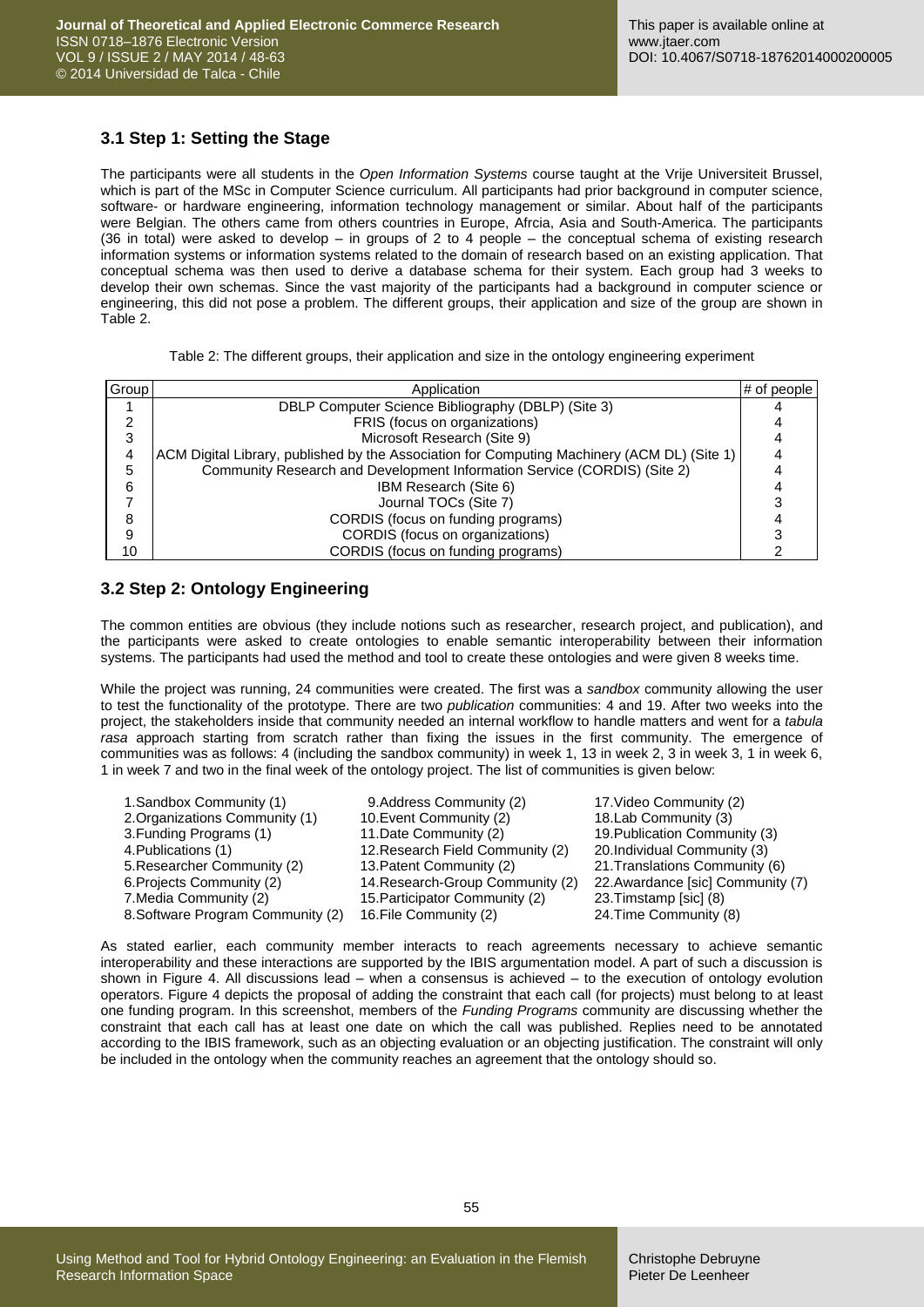|                             |               | Community: Funding Programs                                                                                                                                                      |                                      |                                                                                                                                                                                                                                                                                                                                                                                         |
|-----------------------------|---------------|----------------------------------------------------------------------------------------------------------------------------------------------------------------------------------|--------------------------------------|-----------------------------------------------------------------------------------------------------------------------------------------------------------------------------------------------------------------------------------------------------------------------------------------------------------------------------------------------------------------------------------------|
|                             |               | Call has at least 1 (Funding Programs, Date publication of Call)                                                                                                                 |                                      |                                                                                                                                                                                                                                                                                                                                                                                         |
| ID<br>2605<br>Post<br>Reply |               | Community<br><b>Creator</b><br><b>Funding Programs</b><br>Every call must have a publication Date<br>Constraint Call has at least 1 (Funding Programs, Date publication of Call) | <b>Date</b><br>2013-05-06 15:22:48.0 |                                                                                                                                                                                                                                                                                                                                                                                         |
|                             | <b>ID</b>     | <b>Community</b>                                                                                                                                                                 | <b>Creator</b>                       | <b>Date</b>                                                                                                                                                                                                                                                                                                                                                                             |
|                             |               | 2927 Funding Programs                                                                                                                                                            |                                      | 2013-05-09 13:46:51.0                                                                                                                                                                                                                                                                                                                                                                   |
|                             | Post          | for now                                                                                                                                                                          |                                      | Specifically for this one it's the question whether this date must be at all times mandatory. It means that an instance of a<br>call cannot ever exist without a date of publication. The discussion and question is whether this makes sense or not. As for<br>me, I think we should not constrain our system too much, except on the parts where it makes sense. I'll vote as neutral |
|                             | type<br>Reply | Reply Objecting evaluation                                                                                                                                                       |                                      |                                                                                                                                                                                                                                                                                                                                                                                         |
|                             |               | ID.<br>Community                                                                                                                                                                 | <b>Creator</b>                       |                                                                                                                                                                                                                                                                                                                                                                                         |

Figure 4: Part of a discussion on the GOSPL platform for hybrid ontology engineering

It is interesting to note that communities tended to adopt two different strategies: (i) either they negotiated as much as possible all necessary constraints at the level of the ontology and possible problems are *fixed* while annotating the system or (ii) the community opted to develop a light-weight ontology suitable for annotation. An example of the first occurred when a community discussed the need to provide both a date and a time for certain entities. Some application did not keep track of times but – together with the community – decided they could commit to this ontology by providing a *default* value (for example, *23:59:59*). Note that *truth* is relative to the community and that when the community agrees that this compromise is good enough to support their business, then this agreement is valid. An example of the second strategy occurred in the Publication community. Quite a few applications stored information about publications, albeit with different structure, granularity and even level of completeness. Publications have for instance different possible identifiers (such as a DBLP key, Digital Object Identifier (DOI), or ISBN) and some publications do not even have such an identifier (such as it is often the case with white papers or non-published technical papers). Rather than creating different communities, the participants opted to agree on as much relations as possible. The advantage of this approach is a highly reusable ontology, but not as usable; for instance one is not guaranteed to obtain a DOI for each publication.

Table 3 contains the number of interactions (in terms of requests and replies, for instance) for each week in each community between participants over those eight weeks. Interactions include proposing changes, concluding, and interacting by means of votes or replies. The Sandbox Community was left out for this table, as it did not contribute to the ontology-engineering project. After W3, the numbers declined. This was due to the spring break. Concepts that were shared across multiple groups often had higher numbers of total interactions.

### **3.3 Step 3: Applying the Ontologies**

To validate the ontologies, the groups were asked to annotate their own information system using the ontology with  $\Omega$ -RIDL and each group had to also demonstrate the ontology by: (i) annotating an existing research information system (a FRIS database dump was provided) with the OWL implementation of the hybrid ontology and (ii) use popular Semantic Web technologies to develop an application on top of the annotated data of their choice. An OWL implementation of the ontology is provided by the tool.

Groups used R2RML [\[8\]](#page-13-7) or D2RQ [\[7\]](#page-13-8) for annotating the existing research information system. The D2RQ platform allows one to create a Linked Data server on top of the existing database as well means for creating an RDF dump. The D2RQ platform also provides a SPARQL platform with no reasoning facilities as it translates SPARQL queries into SQL queries. R2RML – a W3C recommendation since September 2012 – is a standard for annotating relational databases for which different software solutions emerge.

One of the applications developed by the participants is the detection of conflicts of interest. This is particularly important for funding agencies that need to construct review boards for the evaluation of project proposals. The application depicted in Figure 5 shows the tool went looking for all collaborators on projects and within organization of the researcher named *Werner Verhelst*. The tool is only limited to the data provided by the public administration, but demonstrates the feasibility of listing all the people that should not be taken into account for an advisory board

Publications were not taken into account since the dataset provided by EWI only contained some publications of one knowledge institution. The query to detect paper collaborations, however, can easily be extended.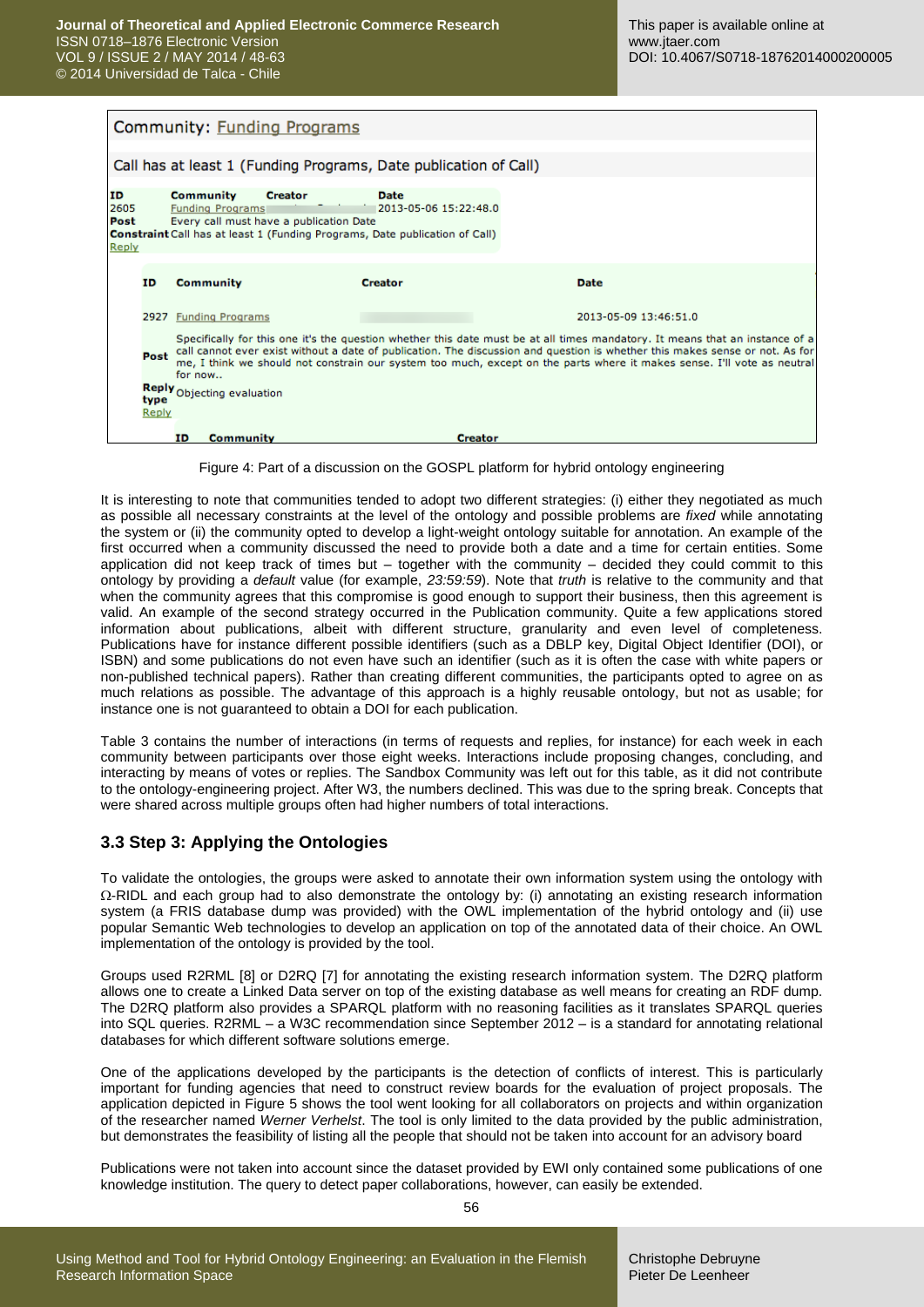| Community                       | W <sub>1</sub> | <b>W2</b> | W3   | W4 | W5  | W6  | W7       | W8   | Total |
|---------------------------------|----------------|-----------|------|----|-----|-----|----------|------|-------|
| <b>Organizations Community</b>  |                | 91        | 132  |    | 15  | 65  | 60       | 301  | 668   |
| Funding Programs                | 63             | 124       | 141  |    |     | 18  | 437      | 499  | 1288  |
| <b>Publications</b>             | 19             | 191       | 74   |    |     |     |          |      | 287   |
| <b>Researcher Community</b>     | 0              | 25        | 59   | 0  | 49  | 33  |          | 11   | 184   |
| <b>Projects Community</b>       | ი              | 19        | 179  | 9  | 32  | 37  | 133      | 401  | 810   |
| <b>Media Community</b>          | ი              |           | 49   |    | 29  | 11  | 14       | 39   | 150   |
| Software Program Community      |                |           | 39   | 6  | 19  | 17  |          |      | 88    |
| <b>Address Community</b>        |                | 52        | 191  | 6  | 27  | 52  | 113      | 306  | 747   |
| <b>Event Community</b>          |                | 17        | 39   |    | 27  | 19  | 32       | 75   | 210   |
| Date Community                  | 0              | 11        | 83   | 3  | 6   | 15  | 46       | 197  | 361   |
| <b>Research Field Community</b> | ი              |           |      | ი  | 0   |     | 0        |      | 7     |
| <b>Patent Community</b>         | 0              |           | 14   | 5  | 19  | 20  | 0        | 4    | 63    |
| <b>Research-Group Community</b> |                |           | 14   |    | 12  | 10  | 13       | 8    | 64    |
| <b>Participator Community</b>   | ი              | 10        | 49   |    | 25  | 6   | 18       | 29   | 139   |
| <b>File Community</b>           | 0              |           | 31   |    | 9   | 16  | 41       | 141  | 247   |
| <b>Video Community</b>          | 0              |           |      | 17 | 32  | 16  | 6        | 30   | 115   |
| Lab Community                   | 0              |           | 97   | 0  | 24  |     |          | 49   | 174   |
| <b>Publication Community</b>    | 0              |           | 103  |    |     | 161 | 203      | 138  | 611   |
| <b>Individual Community</b>     | ი              |           | 50   | 5  | 19  | 68  | 26       | 266  | 434   |
| <b>Translations Community</b>   |                |           |      |    |     | 10  |          |      | 13    |
| Awardance community             |                |           | U    |    | 0   |     |          | 41   | 45    |
| Timstamp                        | 0              |           |      |    | 0   | 0   |          | 85   | 85    |
| <b>Time Community</b>           | 0              | C         | ŋ    | ი  | 0   | 0   | $\Omega$ | 100  | 100   |
| Total                           | 86             | 573       | 1353 | 60 | 351 | 578 | 1161     | 2728 | 6890  |

Table 3: The number of interactions in the ontology-engineering experiment

## **4 Evaluation of the GOSPL Tool**

Usability is defined by the ISO-9241 standard [\[27\]](#page-14-23) as *the effectiveness, efficiency and satisfaction with which specified users can achieve specified goals in particular environments.* Usability is a key factor in making the systems easy to learn and to use. Usability testing has been extensively studied and applied by Lewis [\[38\]](#page-14-24) at IBM Software Group. Classically, usability tests gather both subjective and objective data coming from realistic use case scenarios, as well as descriptions of the most common problems encountered by the test participants [\[36\].](#page-14-25) Subjective data reflect the participants' opinions regarding the evaluated system, while objective data reflect the participants' observed performance when using the system.

The focus of the usability of the prototype is *user satisfaction*, of which the results were reported in [\[14\].](#page-14-26) A classic way to measure the user satisfaction is via questionnaires such as the After-Scenario Questionnaire – ASQ, the Computer System Usability Questionnaire – CSUQ [\[36\],](#page-14-25) and the System Usability Scale – SUS [\[5\].](#page-13-9) However, a common mistake is to rely on questionnaires only while evaluating the user satisfaction. There are alternatives to measuring satisfaction with a questionnaire. One example of such an alternative is the Microsoft *Desirability Toolkit*. While the questionnaires are often biased towards positive responding, this tool helps elicit negative comments from participants by having the users choose five words that closely matched their experience with the system and have them explain this choice; the Desirability Toolkit thus invites users to be critical [\[49\].](#page-15-18) Questionnaires need to contain placeholders for such critiques as well, for example by providing comment sections with each question.

A proven standard and effective instrument to assess the user satisfaction is the Post-Study System Usability Questionnaire (PSSUQ). PSSUQ was developed for scenario-based usability evaluation at IBM [\[36\].](#page-14-25) The environment used was an enterprise-wide and networked office application suite. A follow up study by IBM [\[37\]](#page-14-27) was performed in the domain of speech recognition [\[37\]](#page-14-27) using data from five years of usability studies. The follow up produced similar psychometric properties as the original survey. Fruhling and Lee [\[20\]](#page-14-28) validate these results of the PSSUQ instrument and assess its adaptability to other domains, such as telemedicine. The reason for choosing PSSUQ for this study is mainly the richness of the provided information, with little effort from the user, and the extensive IBM documentation and experience for the statistics it can provide. PSSUQ originally consisted of 19 questions, each question being a statement about the usability of the system. Participants need to answer each statement using a Likert scale of 7 points, where 1 indicates that the user *strongly agrees* with the statement whilst 7 indicates that the user *strongly disagrees* with it. PSSUQ is based on a comprehensive psychometric analysis, providing scales for three sub-factors, namely: system usefulness (SysUse); information quality (InfoQual); and interface quality (IntQual). The short version of PSSUQ (and the most recent one, see Table 4) was used with the purpose of saving study time. The questions correspond to the three sub-factors as follows: (1) System usefulness: the average of items 1 through 6; (2) Information quality: the average of items 7 through 12; (3) Interface quality: the average of items 13 through 15; (4) Overall: the average of items 1 through 16.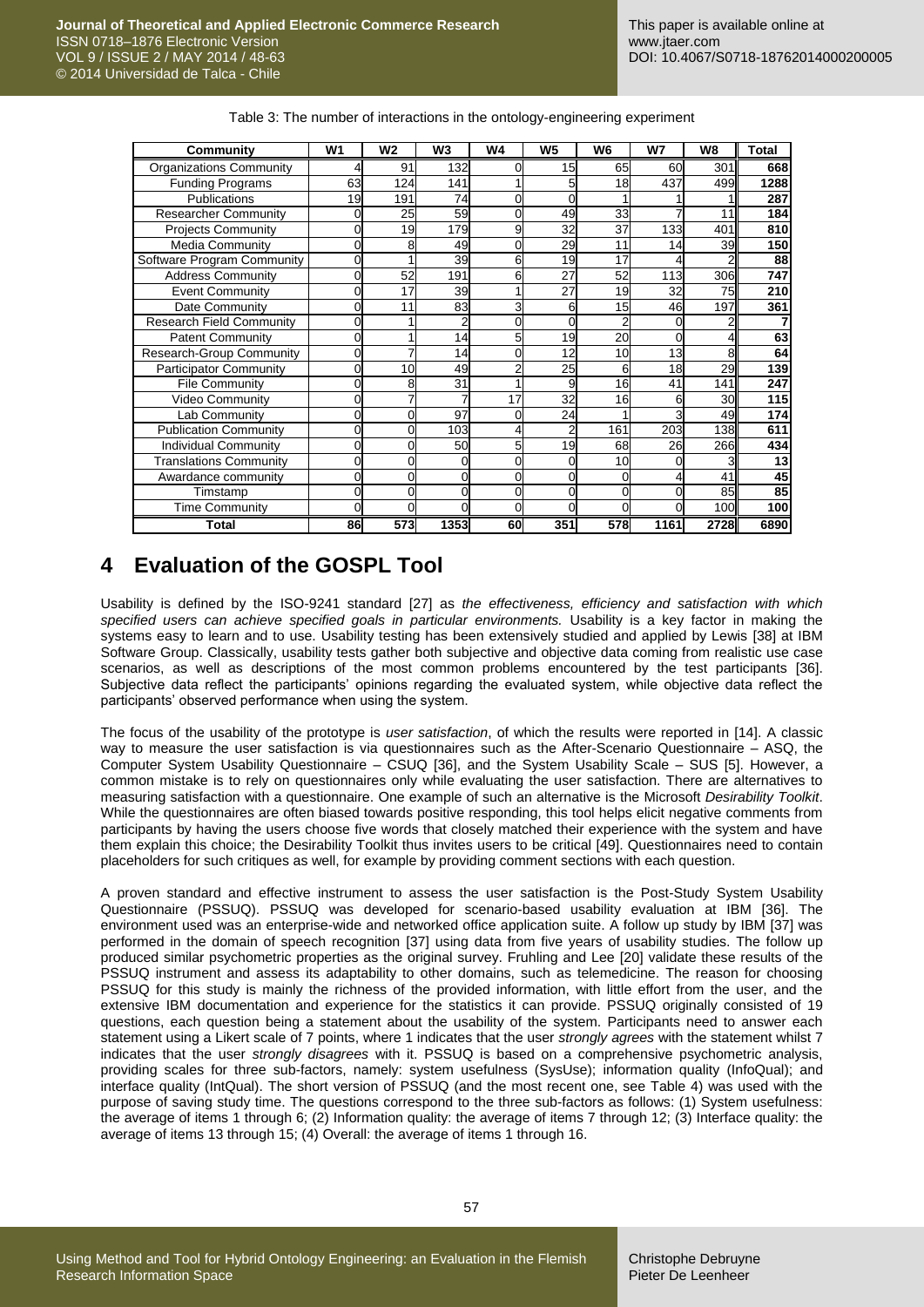| 画                 |          | <b>Conflicts of Interests</b> |  |
|-------------------|----------|-------------------------------|--|
| First Name Werner |          | Starting From 2008-05-01      |  |
| <b>Last Name</b>  | Verhelst | Search                        |  |

#### Worked with the following people on projects:

| First Name | Last Name        | At         | Project                      | From |            |   |
|------------|------------------|------------|------------------------------|------|------------|---|
| IILSE      | RAWSE            | VUB        | FWO Scientific Re 2006-01-01 |      | 2010-12-31 |   |
| PETER      | <b>SCHELKENS</b> | <b>VUB</b> | FWO Scientific Re 2006-01-01 |      | 2010-12-31 | 三 |
| <b>JAN</b> | CORNELIS         | VUB        | FWO Scientific Re 2006-01-01 |      | 2010-12-31 |   |
| Bram       | VANDERBORGHT     | <b>VUB</b> | Development of  2008-01-01   |      | 2011-12-31 |   |
| DIRK       | LEFEBER          | <b>VUB</b> | Development of  2008-01-01   |      | 2011-12-31 |   |

Worked with the following people in organizations:

| First Name         | Last Name     | At         | Organization                 | From |            |   |
|--------------------|---------------|------------|------------------------------|------|------------|---|
| Lukas <sup>®</sup> | LATACZ        | <b>VUB</b> | Laboratorium for 2005-08-15  |      | 9999-12-30 |   |
| Henk               | BROUCKXON     | <b>VUB</b> | Laboratorium for 2002-09-01  |      | 9999-12-30 | 三 |
| PIETER             | <b>SOENS</b>  | VUB        | Laboratorium for 2004-09-01  |      | 9999-12-30 |   |
| Didier             | <b>HEYDEN</b> | <b>VUB</b> | Electronics and I 2010-01-01 |      | 2010-12-31 |   |
| Heng               | CHEN          | VUB        | Electronics and I 2008-11-01 |      | 2013-04-30 |   |

Figure 5: Application to detect conflicts of interest

PSSUQ is used in order to measure the user satisfaction when dealing with GOSPL. An advantage is that besides the 16 items in the test, the test participants can make comments and elaborate on their answers. Based on these comments, conclusions are drawn and recommendations for improving the human-system interaction provided.

#### Table 4: PSSUQ – short version [\[38\]](#page-14-24)

| <b>Item</b>      | <b>Item Text</b>                                                              |
|------------------|-------------------------------------------------------------------------------|
| Q01              | Overall, I am satisfied with how easy it is to use this system.               |
| Q <sub>02</sub>  | It was simple to use this system.                                             |
| Q <sub>03</sub>  | was able to complete the tasks and scenarios quickly using this system.       |
| Q <sub>04</sub>  | I felt comfortable using this system.                                         |
| Q <sub>05</sub>  | It was easy to learn to use this system.                                      |
| Q06              | believe I could become productive quickly using this system.                  |
| Q07              | The system gave error messages that clearly told me how to fix problems.      |
| Q08              | Whenever I made a mistake using the system, I could recover easily & quickly. |
| Q09              | The information provided with this system was clear.                          |
| Q10              | It was easy to find the information I needed.                                 |
| Q11              | The information was effective in helping me complete the tasks and scenarios. |
| Q12              | The organization of information on the system screens was clear.              |
| $\overline{Q13}$ | The interface of this system was pleasant.                                    |
| Q14              | I liked using the interface of this system.                                   |
| Q15              | This system has all the functions and capabilities I expect it to have.       |
| Q16              | Overall, I am satisfied with this system.                                     |

The purpose of this study is to assess the user satisfaction with the system. The overall usability testing was carried out both implicitly by analyzing the data logs and the user-system interactions and explicitly, by collecting the user feedback via several questionnaires. The outcome of the experiment highlights three aspects of the evaluation: 1) effectiveness; 2) efficiency and 3) satisfaction [\[38\].](#page-14-24) The answers of the respondents as well as their activity on the platform are shown in Table 5. On the left of this table we have the answers of each of the respondents on questions Q01 to Q16. On the right we have the number of communities created (Con), discussions started (Pro), interactions in a discussion (Dis), number of votes (Vot), the number of discussions concluded (Con) and total (Tot) of all aforementioned numbers for each respondent. The results delivered by the PSSUQ questionnaire are shown in Table 6. The respondents were overall satisfied using the tool, albeit results show considerable room for improvement. System usefulness scored best. Information quality, on the other hand, scored worse.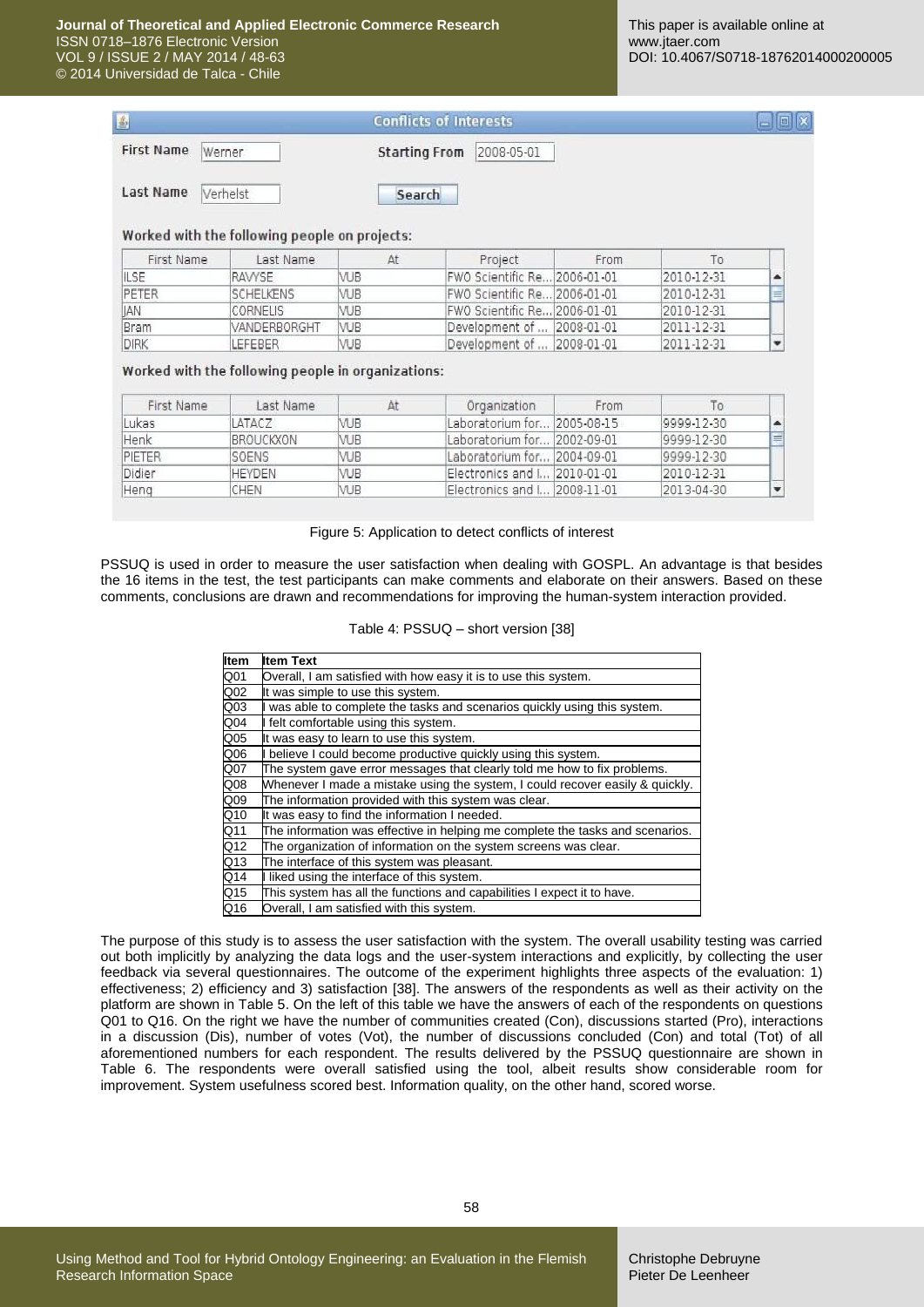|                | Question |    |    |                |                |    |    |    |                |    |    |    |                |                |    |                |     |     |     |     |                |     |
|----------------|----------|----|----|----------------|----------------|----|----|----|----------------|----|----|----|----------------|----------------|----|----------------|-----|-----|-----|-----|----------------|-----|
| User           | 01       | 02 | 03 | 04             | 05             | 06 | 07 | 08 | 09             | 10 | 11 | 12 | 13             | 14             | 15 | 16             | Com | Pro | Dis | Vot | Con            | Tot |
| x1             | 3        | 2  | 3  | 2              | 3              | 2  | 5  | 3  | 3              | 2  | 3  | 2  | $\overline{2}$ | 2              | 2  | 5              | 0   | 24  | 82  | 156 | 55             | 317 |
| x <sub>2</sub> | 5        | 5  | 5  | 4              | 2              | 4  | 6  | 5  | 3              | 3  | 3  | 5  | 4              | 4              | 3  | 4              | 0   | 16  | 45  | 106 | 61             | 228 |
| x3             | 2        | 2  | 4  | 1              | 3              | 4  | 3  | 3  | 2              | 5  | 2  | 1  | 4              | 3              | 2  | $\overline{2}$ | 1   | 41  | 39  | 151 | 24             | 256 |
| x4             | 3        | 2  | 3  | 2              | 2              | 2  | 2  | 4  | 3              | 2  | 3  | 4  | 3              | 4              | 4  | 2              | 1   | 74  | 16  | 132 | 27             | 250 |
| x <sub>5</sub> | 3        | 3  | 3  | 2              | 4              | 3  | 2  | 3  | 5              | 3  | 3  | 2  | 2              | 2              | 2  | 2              | 3   | 84  | 81  | 187 | 109            | 464 |
| x <sub>6</sub> | 2        | 2  | 2  | 3              | 3              | 3  | 2  | 3  | 4              | 4  | 4  | 4  | 3              | 3              | 5  | 3              | 2   | 85  | 90  | 365 | 105            | 647 |
| x7             | 3        | 3  | 4  | 3              | 3              | 4  | 2  | 3  | 5              | 3  | 3  | 2  | 3              | 2              | 2  | 2              | 3   | 82  | 76  | 136 | 76             | 373 |
| x8             | 2        | 3  | 3  | 3              | 2              | 3  | 6  | 5  | 4              | 4  | 3  | 4  | 3              | 3              | 4  | 3              | 2   | 46  | 7   | 103 | 51             | 209 |
| x9             | 5        | 4  | 2  | $\overline{2}$ | 4              | 6  | 6  | 6  | 5              | 3  | 3  | 3  | 4              | 6              | 6  | 6              | 2   | 71  | 35  | 46  | 38             | 192 |
| x10            | 4        | 3  | 5  | 5              | 5              | 5  | 4  | 6  | 4              | 6  | 4  | 3  | 6              | 5              | 5  | 4              | 0   | 12  | 51  | 163 | 75             | 301 |
| x11            | 4        | 4  | 5  | 6              | 3              | 5  | 4  | 5  | 4              | 4  | 4  | 4  | 5              | 6              | 4  | 6              | 0   | 1   | 4   | 18  | 2              | 25  |
| x12            | 5        | 3  | 3  | 3              | 2              | 4  | 6  | 4  | 3              | 4  | 3  | 5  | 5              | 3              | 5  | 3              | 0   | 2   | 11  | 161 | 9              | 183 |
| x13            | 5        | 6  | 5  | 4              | 7              | 5  | 5  | 6  | 4              | 4  | 5  | 6  | 3              | 3              | 6  | 5              | 0   | 7   | 12  | 58  | 9              | 86  |
| x14            | 3        | 3  | 4  | 3              | $\overline{2}$ | 4  | 2  | 4  | 3              | 4  | 3  | 3  | 4              | 4              | 2  | 3              | 0   | 11  | 11  | 59  | 5              | 86  |
| x15            | 3        | 2  | 2  | 2              | 2              | 3  | 4  | 2  | 2              | 2  | 2  | 1  | 3              | 3              | 3  | 3              | 0   | 3   | 12  | 52  | $\overline{2}$ | 69  |
| x16            | 3        | 3  | 3  | 2              | 2              | 3  | 5  | 2  | 5              | 2  | 2  | 2  | 2              | $\overline{2}$ | 2  | 2              | 1   | 34  | 24  | 38  | 16             | 113 |
| x17            | 3        | 3  | 2  | 3              | 2              | 3  | 7  | 5  | 5              | 6  | 5  | 3  | 2              | 2              | 5  | 3              | 1   | 31  | 8   | 83  | 20             | 143 |
| x18            | 2        | 2  |    | 1              | 4              | 1  | 2  | 1  | 5              | 3  | 1  | 2  | 1              | 1              | 3  | 1              | 0   | 58  | 57  | 152 | 38             | 305 |
| x19            | 3        | 3  | 2  | 2              | 2              | 3  | 3  | 2  | 3              | 2  | 2  | 1  | 1              | 1              | 2  | 2              | 1   | 23  | 13  | 36  | 6              | 79  |
| x20            | 4        | 2  | 6  | 5              | 5              | 2  | 3  | 6  | $\overline{2}$ | 6  |    |    | 2              | 2              | 6  | 3              | 0   | 49  | 23  | 35  | 32             | 139 |
| x21            | 3        | 2  | 2  | 4              | 2              | 3  | 3  | 2  | $\overline{2}$ | 1  | 4  | 1  | 5              | 5              | 2  | 3              | 0   | 13  | 5   | 23  | $\Omega$       | 41  |
| x22            | 3        | 3  | 5  | 4              | 2              | 6  | 4  | 5  | 3              | 5  | 2  | 3  | 2              | 3              | 5  | 4              | 0   | 38  | 8   | 127 | 37             | 210 |
| x23            | 5        | 4  | 5  | 3              | 2              | 4  | 5  | 5  | 4              | 4  | 4  | 6  | 3              | 4              | 3  | 4              | 0   | 13  | 29  | 139 | 7              | 188 |

Table 6: Summative user satisfaction of all respondents

|          | <b>Metric</b>           | Average for all respondents |  |  |  |  |
|----------|-------------------------|-----------------------------|--|--|--|--|
| SysUse   | $(Q01 \rightarrow Q06)$ | 3.2                         |  |  |  |  |
| InfoQual | $(Q07 \rightarrow Q12)$ | 3.5                         |  |  |  |  |
| IntQual  | $(Q13 \rightarrow Q15)$ | 3.3                         |  |  |  |  |
| Overall  | $(Q01 \rightarrow Q16)$ | 3.3                         |  |  |  |  |

Table 7 shows averages for each question. From Table 7 it becomes apparent that Q07 turns out the worst, closely followed by Q08. According to [\[38\],](#page-14-24) one should not be surprised to find this value to be on the negative side when performing a PSSUQ, as *it is a difficult task to provide usable error messages throughout a product.* Better-thanaverage error messages are achieved when the average for Q07 is equal to or less than the mean of the *other* items in InfoQual [\[38\].](#page-14-24) In our case, the average for the other items is 3.41 and our error messages thus score poorly. It is actually no surprise that handling errors and error recovery – assessed in Q08 – also scores badly. Both Q05 (the system was easy to learn) and Q12 (clearness organization of the information) scored best.

Table 7: Minimum, maximum and average scores for each question by the participants

| Question        | <b>Minimum</b> | Average | <b>Maximum</b> | <b>Average Cluster 1</b> | <b>Average Cluster 2</b> |  |  |
|-----------------|----------------|---------|----------------|--------------------------|--------------------------|--|--|
| Q <sub>01</sub> | 2              | 3.39    | 5              | 4.09                     | 2.75                     |  |  |
| Q <sub>02</sub> | 2              | 3.00    | 6              | 3.64                     | 2.42                     |  |  |
| Q <sub>03</sub> |                | 3.43    | 6              | 4.18                     | 2.75                     |  |  |
| Q <sub>04</sub> |                | 3.00    | 6              | 3.82                     | 2.25                     |  |  |
| Q <sub>05</sub> | 2              | 2.96    | 7              | 3.27                     | 2.67                     |  |  |
| Q06             |                | 3.57    | 6              | 4.27                     | 2.92                     |  |  |
| Q <sub>07</sub> | 2              | 3.96    | 7              | 5.09                     | 2.92                     |  |  |
| Q <sub>08</sub> |                | 3.91    | 6              | 5.27                     | 2.67                     |  |  |
| Q <sub>09</sub> | 2              | 3.61    | 5              | 3.73                     | 3.50                     |  |  |
| Q10             |                | 3.57    | 6              | 4.45                     | 2.75                     |  |  |
| Q11             |                | 3.00    | 5              | 3.36                     | 2.67                     |  |  |
| Q12             |                | 2.96    | 6              | 3.90                     | 2.08                     |  |  |
| Q13             |                | 3.13    | 6              | 3.55                     | 2.75                     |  |  |
| Q14             |                | 3.17    | 6              | 3.73                     | 2.67                     |  |  |
| Q15             | 2              | 3.61    | 6              | 4.73                     | 2.58                     |  |  |
| Q16             |                | 3.26    | 6              | 4.09                     | 2.50                     |  |  |

We then clustered the data by means of the expectation maximization (EM) algorithm – using the Weka 3 toolkit (Site 11) and default parameters – to detect clusters within the 23 respondents. This algorithm assigns a probability distribution to each instance that indicates the probability of belonging to each of the clusters and uses cross validation to determine the number of clusters to create. The EM algorithm found two clusters. The difference between the two clusters is the first (containing 11 of the 23 respondents) providing on average more negative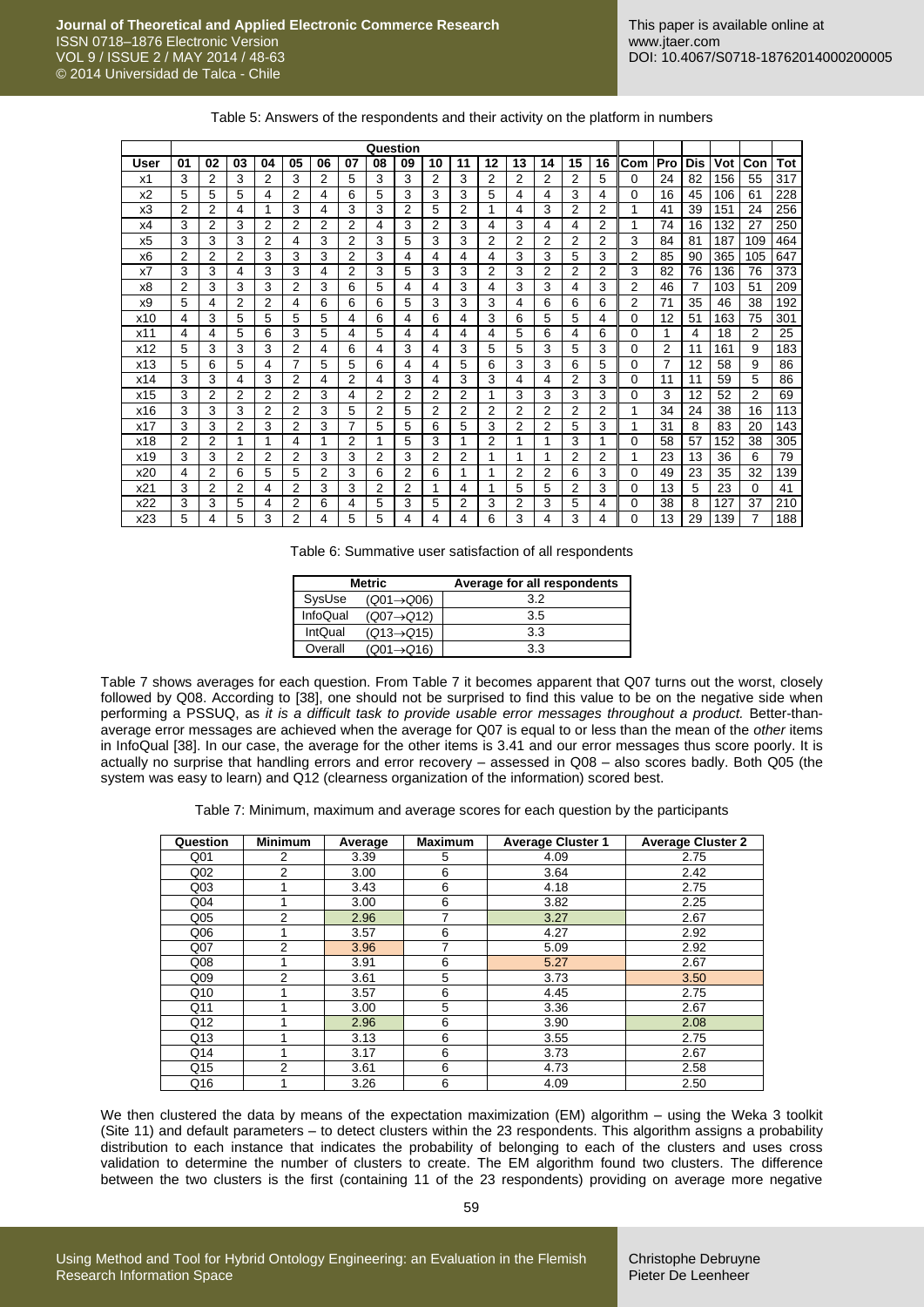scores for all the questions. These averages can be found in Table 7. For each cluster, we highlighted which aspect got the worst and best score.

All questions within SysUse, InfoQual and IntQual are obviously related. Using the sample correlation coefficient to compare the values for each question, the correlations that are more important than 0.70 are between (i) Q01 and Q02 (0.72), (ii) Q08 and Q15 (0.73), and (iii) Q13 and Q14 (0.82). The (i) and (iii) are questions within one metric, and (ii) seems to us more of a coincidence than an actual correlation.

The survey also allowed the participants to give comments to each of the questions, which highlighted some problems with the current version of the prototype. Of the 23 respondents, 17 have left comments. The most recurring problem was keeping an overview of the discussions (10 occurrences). Some proposals have been made to tackle this problem: 2 respondents proposed a central notification system, one respondent proposed the ability to follow the actions of a particular user, another proposed an RSS feed per community complementing the overall feed, even though one could filter on channel. Other proposals were: identifying the *hottest* discussions, offering the changes after last login and even a search function over the whole system.

During the experiment, however, it became apparent that different communities behaved differently. It is clear that no two groups are the same and that even the semantic interoperability requirements or the dependencies between communities might have an influence on the interactions between the users. Users expressed the need for tools that allows groups to establish and agree on workflows within the collaborative platform. In other words, the decision processes need to be promoted as part being part of the community and themselves be the result of social processes, and afterwards be the subject of other social processes. Users established those outside of the system and thus were not traceable for new members joining or others who were absent when these discussions took place. An example of such a *workflow* was the (maximum) durations of a discussion. The publication community, for instance, gave at most two days for others to provide their input.

# **5 Conclusion**

Open data initiatives are a crucial driver for open innovation. Moreover, in a setting with high data quality demands this is not merely a matter of publishing public data [\[28\].](#page-14-3) Data elements must be approved and their semantics – captured in an ontology – must be agreed on for people, organizations and society in general to gain benefit from it. The closer these ontologies are to the language used by the stakeholders, the more usable the ontologies become for the stakeholders to create applications around annotated research information. Earlier work showed that agreements on a natural language description for a concept lead to more stable agreements on formal descriptions of that concept, motivating the need to have agreements on natural language descriptions precede the agreements on formal descriptions. This previous work, however, had very few stakeholders that were actively involved in the ontology construction process. To assess a method and tool for ontology engineering in the research information system domain, a more *realistic* experiment had to be set up.

In this paper, we reported on the application of a collaborative method and tool for the creation of hybrid ontologies in a setting involving an important number of stakeholders and heterogeneous research information systems that needed to interoperate meaningfully. Hybrid ontologies are ontologies in which the stakeholder community becomes an integral part of the ontology and ontology-engineering process as well as the natural language definitions of concept, which are called glosses. In this experiment, 36 participants were divided into groups to develop a conceptual model for their own research information system and needed to collaborate as a whole to create an ontology to annotate both their own system as well as the data of an existing system provided by a public administration. The usefulness of the ontologies was demonstrated by the prototype applications the participants were able to develop.

The user satisfaction of the tool was measured with a usability study, which showed that the participants were generally pleased with the system's usefulness. Problems identified in this survey are the overview of the currently *hottest* discussions and the need for support for workflow management. Communities require workflows to be established to manage the interactions. These workflows vary depending on the community (its members, for instance) and even the ontology project (with respect to, for instance, its complexity, stakeholder group size, and the heterogeneity of the stakeholder group). One of the key problems in applying (hybrid) ontologies is thus scalability in the engineering process. The people that have the necessary domain expertise to define these policies, rules, and business terms, as well as the owners of the physical data systems that have to knowledge to define the mappings to latter, are usually part of different organizations of organization units. A big challenge here is to determine how to group the right people in communities and assigning the right roles and responsibilities to them.

# **Acknowledgments**

The research described in this paper was partially sponsored by the INNOViris Open Semantic Cloud for Brussels (OSCB) project (Site 10). We would also like to thank Geert van Grootel and Namik Akyel from EWI for providing the FRIS portal database dump. Finally we thank the following students for building the prototypes: Ward Bellen, Jan-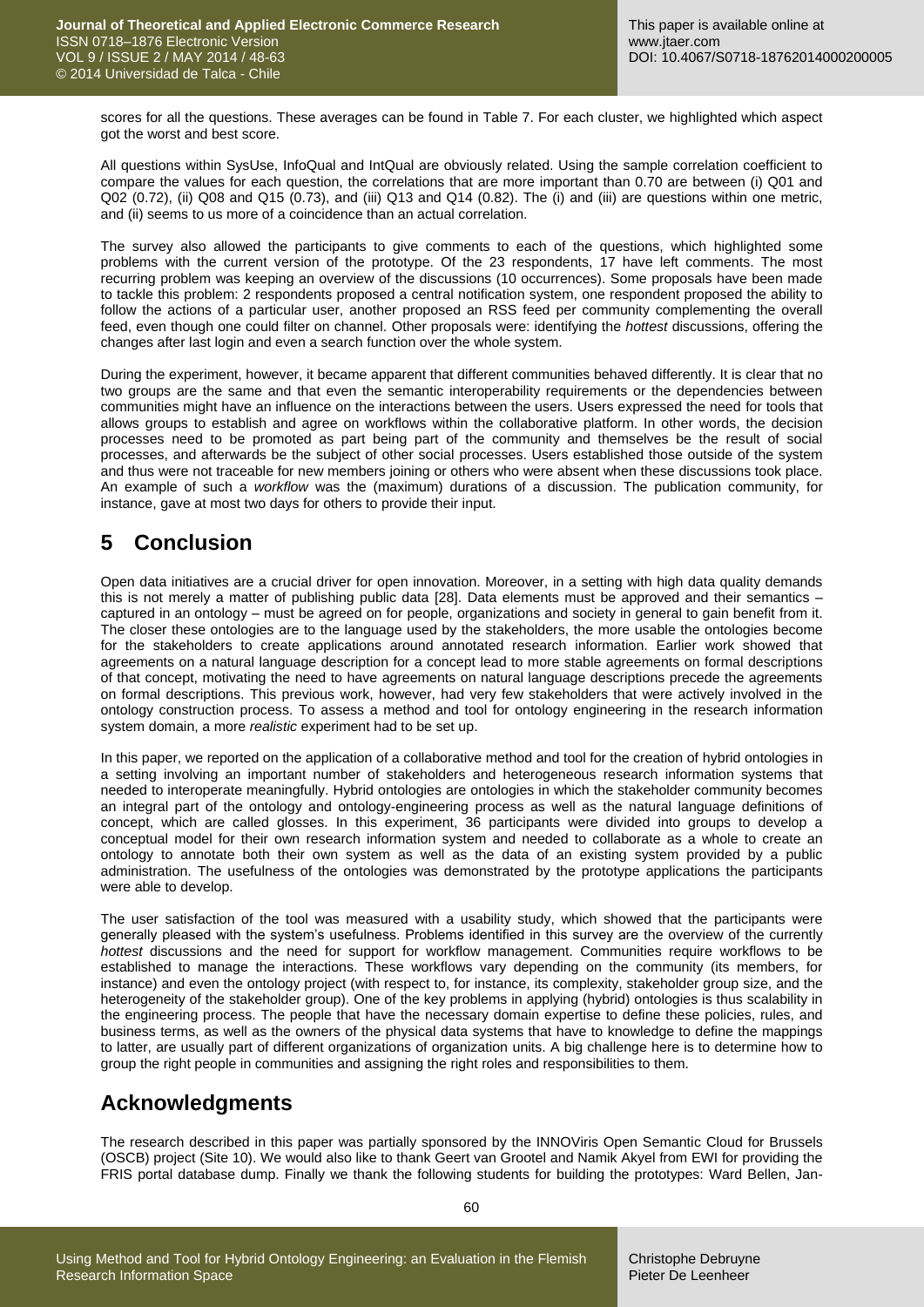Pieter Hubrecht, Bram Moerman, and Lorenz Van den Heuvel. We would finally like to thank the anonymous reviewers for their constructive feedback.

## **Websites**

Site 1: ACM Digital Library, published by the Association for Computing Machinery (ACM DL) <http://dl.acm.org/>

Site 2: Community Research and Development Information Service (CORDIS) <http://cordis.europa.eu/>

Site 3: DBLP Computer Science Bibliography (DBLP) <http://www.informatik.uni-trier.de/~ley/db/>

Site 4: Department of Economy, Science and Innovation of the Flemish Government (EWI) <http://www.ewi-vlaanderen.be/>

Site 5: Flanders Research Information Space (FRIS) Portal <http://www.researchportal.be/>

Site 6: IBM Research <http://research.ibm.com/>

Site 7: Journal TOCs <http://www.journaltocs.hw.ac.uk/>

Site 8: MediaWiki <http://www.mediawiki.org/wiki/MediaWiki>

Site 9: Microsoft Research <http://research.microsoft.com/en-us/research/>

Site 10: INNOVIris Open Semantic Cloud for Brussels (OSCB) Project <http://starlab.vub.ac.be/oscb/>

Site 11: Weka 3 <http://www.cs.waikato.ac.nz/ml/weka/>

# **References**

- <span id="page-13-4"></span>[1] M. M. Al-Debei and G. Fitzgerald, OntoEng: a design method for ontology engineering in information systems, in Proceedings of the ACM OOPSLA'09, ODiSE, Florida, 2009, pp. 1-25.
- <span id="page-13-3"></span>[2] J. C. Arpírez Vega, O. Corcho, M. Fernández-López, and A. Gómez-Pérez, Webode in a nutshell, Al Magazine, vol. 24, no. 3, pp. 37-48, 2003.
- <span id="page-13-1"></span>[3] T. Berners-Lee, J. Hendler and O. Lassila, The semantic web, Scientific American, vol. 284, no. 5, pp. 28-37, 2001.
- <span id="page-13-0"></span>[4] S. Bittner and A. Müller, Social networking tools and research information systems: Do they compete? Webology, vol. 8, no. 1, pp. 1-8, 2011.
- <span id="page-13-9"></span>[5] J. Brooke, SUS-a quick and dirty usability scale, in Usability evaluation in industry (P. W. Jordan, B. Thomas, I. L. McClelland,B. Weerdmeeste, Eds.). Great Britain: Taylor & Francis Ltd., 1996, pp. 189–194.
- <span id="page-13-6"></span>[6] I. Ciuciu and C. Debruyne, Assessing the user satisfaction with an ontology engineering tool based on social processes, in On the Move to Meaningful Internet Systems: OTM 2012 Workshops (P. Herrero, H. Panetto, R. Meersman, and T. S. Dillon, Eds.). Rome, Springer, 2012, pp. 242-251.
- <span id="page-13-8"></span>[7] R. Cyganiak, C. Bizer, J. Garbers, O. Maresch, and C. Becker. (2012, March) The D2RQ mapping language. D2RQ. [Online]. Available[: http://d2rq.org/d2rq-language](http://d2rq.org/d2rq-language)
- <span id="page-13-7"></span>[8] S. Das, S. Sundara and R. Cyganiak. (2012, September) R2RML: RDB to RDF mapping language, W3C Recommendation, W3C. [Online]. Available:<http://www.w3.org/TR/2012/REC-r2rml-20120927/>
- <span id="page-13-2"></span>[9] P. De Leenheer, S. Christiaens and R. Meersman, Business semantics management: A case study for competency-centric HRM, Computers in Industry, vol. 61, no. 8, pp. 760-775, 2010.
- <span id="page-13-5"></span>[10] P. De Leenheer, C. Debruyne and J. Peeters, Towards social performance indicators for community-based ontology evolution, in Proceedings of Workshop on Collaborative Construction, Management and Linking of Structured Knowledge (CK2008), collocated with the 8th International Semantic Web Conference (ISWC 2009), Washington DC, CEUR-WS, 2009, pp. 38-48.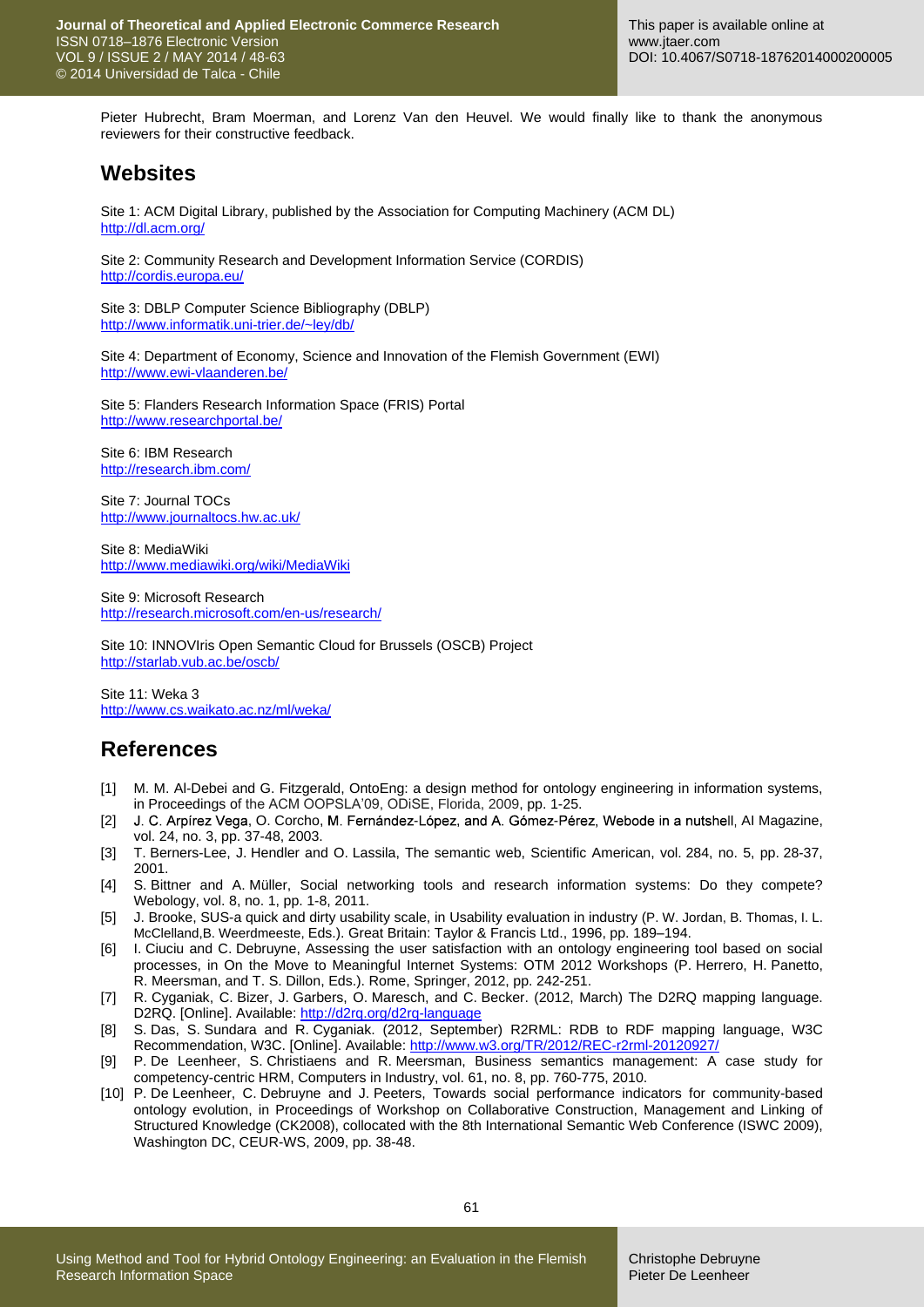- <span id="page-14-10"></span>[11] A. de Moor, P. De Leenheer and R. Meersman, DOGMA-MESS: a meaning evolution support system for interorganizational ontology engineering, in ICCS (H. Schärfe, P. Hitzler and P. Øhrstrøm, Eds.). Aalborg, Springer, 2006, pp. 189-203.
- <span id="page-14-15"></span>[12] A. De Nicola, M. Missikoff and R. Navigli, A proposal for a unified process for ontology building: UPON, in DEXA (K. V. Andersen, J. K. Debenham and R. Wagner, Eds.). Copenhagen, Springer, 2005, pp. 655-664.
- <span id="page-14-16"></span>[13] A. De Nicola, M. Missikoff and R. Navigli, A software engineering approach to ontology building, Information Systems, vol. 34, no. 2, pp. 258-275, 2009.
- <span id="page-14-26"></span>[14] C. Debruyne and I. Ciuciu, User satisfaction of a hybrid ontology engineering tool, in On the Move to Meaningful Internet Systems: OTM 2013 Workshops (Y. Tang Demey and H. Panetto, Eds.). Graz, Springer, 2013, pp. 414-423
- <span id="page-14-1"></span>[15] C. Debruyne, P. De Leenheer, P. Spyns, G. van Grootel, and S. Christiaens, Publishing open data and services for the Flemish research information space, in ER Workshops (O. D. Troyer, C. B. Medeiros, R. Billen, P. Hallot, A. Simitsis, and H. V. Mingroot, Eds.). Brussels, Springer, 2011, pp. 389-394.
- <span id="page-14-20"></span>[16] C. Debruyne and R. Meersman, Semantic interoperation of information systems by evolving ontologies through formalized social processes, in ADBIS (J. Eder, M. Bieliková and A. M. Tjoa, Eds.). Vienna, Springer, 2011, pp. 444-459.
- <span id="page-14-22"></span>[17] C. Debruyne and R. Meersman, GOSPL: A method and tool for fact-oriented hybrid ontology engineering, in ADBIS (T. Morzy, T. Härder and R. Wrembel, Eds.). Poznan, Springer, 2012, pp. 153-166.
- <span id="page-14-6"></span>[18] C. Debruyne, T.-K. Tran and R. Meersman, Grounding ontologies with social processes and natural language, Journal of Data Semantics, vol. 2, no. 2-3, pp. 89-118, 2013.
- <span id="page-14-13"></span>[19] M. Fernández-López, A. Gómez-Pérez and N. Juristo, METHONTOLOGY: from ontological art towards ontological engineering, in Proceedings of the Ontological Engineering AAAI-97 Spring Symposium Series, Stanford, 1997, pp. 33-40.
- <span id="page-14-28"></span>[20] A. L. Fruhling and S. M. Lee, Assessing the reliability, validity and adaptability of PSSUQ, in AMCIS (D. Khazanchi and I. Zigurs, Eds.). Omaha, Association for Information Systems, 2005, p. 378.
- <span id="page-14-14"></span>[21] A. Gómez-Pérez and M. del Carmen Suárez-Figueroa, Scenarios for building ontology networks within the neon methodology, in K-CAP (Y. Gil and N. F. Noy, Eds.). California, ACM, 2009, pp. 183-184.
- <span id="page-14-4"></span>[22] T. Gruber, Toward principles for the design of ontologies used for knowledge sharing, International Journal of Human-Computer Studies, vol. 43, no. 5-6, pp. 907-928, 1995.
- <span id="page-14-5"></span>[23] N. Guarino, Formal ontology and information systems, in Proceedings International Conference On Formal Ontology in Information Systems FOIS'98, Trento, Italy, 1998, pp. 3-15.
- <span id="page-14-7"></span>[24] R. Guha and D. Lenat, CYC: a midterm report, AI Magazine, vol. 11, no. 3, pp. 32-59, 1990.
- <span id="page-14-21"></span>[25] F. Heylighen, Self-organization in communicating groups: The emergence of coordination, shared references and collective intelligence, in Complexity Perspectives on Language, Communication and Society (À. Massip-Bonet and A. Bastardas-Boada, Eds.). Berlin-Heidelberg: Springer, 2013, pp. 117-149.
- <span id="page-14-11"></span>[26] C.W. Holsapple and K.D. Joshi, A collaborative approach to ontology design, Communications of the ACM, vol. 45, no. 2, pp. 42-47, 2002.
- <span id="page-14-23"></span>[27] ISO, ISO 9241-11: Ergonomic requirements for office work with visual display terminals (vdts) – part 11: Guidance on usability, Geneva, ISO/IEC 9241-11, ISO, 1998.
- <span id="page-14-3"></span>[28] M. Janssen, Y. Charalabidis and A. Zuiderwijk, Benefits, adoption barriers and myths of open data and open government, IS Management, vol. 29, no. 4, pp. 258-268, 2012.
- <span id="page-14-18"></span>[29] M. Jarrar, Position paper: towards the notion of gloss, and the adoption of linguistic resources in formal ontology engineering, in WWW (L. Carr, D. De Roure, A. Iyengar, C. A. Goble, and M. Dahlin, Eds.). Edinburgh, ACM, 2006, pp. 497-503.
- <span id="page-14-0"></span>[30] K. Jeffery and A. Asserson, CERIF-CRIS for the European e-infrastructure, Data Science Journal, vol. 9, no. 1, pp. 1-6, 2010.
- <span id="page-14-2"></span>[31] B. Jörg, CERIF: The common European research information format model, Data Science Journal, vol. 9, no. 1, pp. 24–31, 2010.
- <span id="page-14-12"></span>[32] S. Karapiperis and D. Apostolou, Consensus building in collaborative ontology engineering processes, Knowledge Creation Diffusion Utilization, vol. 1, no. 3, pp. 199-216, 2006.
- <span id="page-14-9"></span>[33] K. Kotis and G. A. Vouros, Human-centered ontology engineering: The HCOME methodology, Knowledge Information Systems, vol. 10, no. 1, pp. 109-131, 2006.
- <span id="page-14-19"></span>[34] W. Kunz and H. Rittel, Issues as elements of information systems, Institute of Urban and Regional Development, University of California, Berkeley, California, Working Paper 131, 1970.
- <span id="page-14-8"></span>[35] D. Lenat, CYC: a large-scale investment in knowledge infrastructure, Communications of the ACM, vol. 38, no. 11, pp. 33-38, 1995.
- <span id="page-14-25"></span>[36] J. R. Lewis, IBM computer usability satisfaction questionnaires: Psychometric evaluation and instructions for use, Human Factors Group, IBM, Boca Raton, FL, Technical Report 54.786, 1993.
- <span id="page-14-27"></span>[37] J. R. Lewis, Psychometric evaluation of the PSSUQ using data from five years of usability studies, International Journal of Human-Computer Interaction, vol. 14, no. 3-4, pp. 463-488, 2002.
- <span id="page-14-24"></span>[38] J. R. Lewis, Usability testing, in Handbook of Human Factors and Ergonomics (G. Salvendy Ed.). Hoboken, NJ: John Wiley & Sons Inc., 2012, pp. 1267-1312.
- <span id="page-14-17"></span>[39] R. Meersman, The use of lexicons and other computer-linguistic tools in semantics, design and cooperation of database systems, in Proceedings of the Conference on Cooperative Database Systems CODAS9,1999, pp. 1–14.